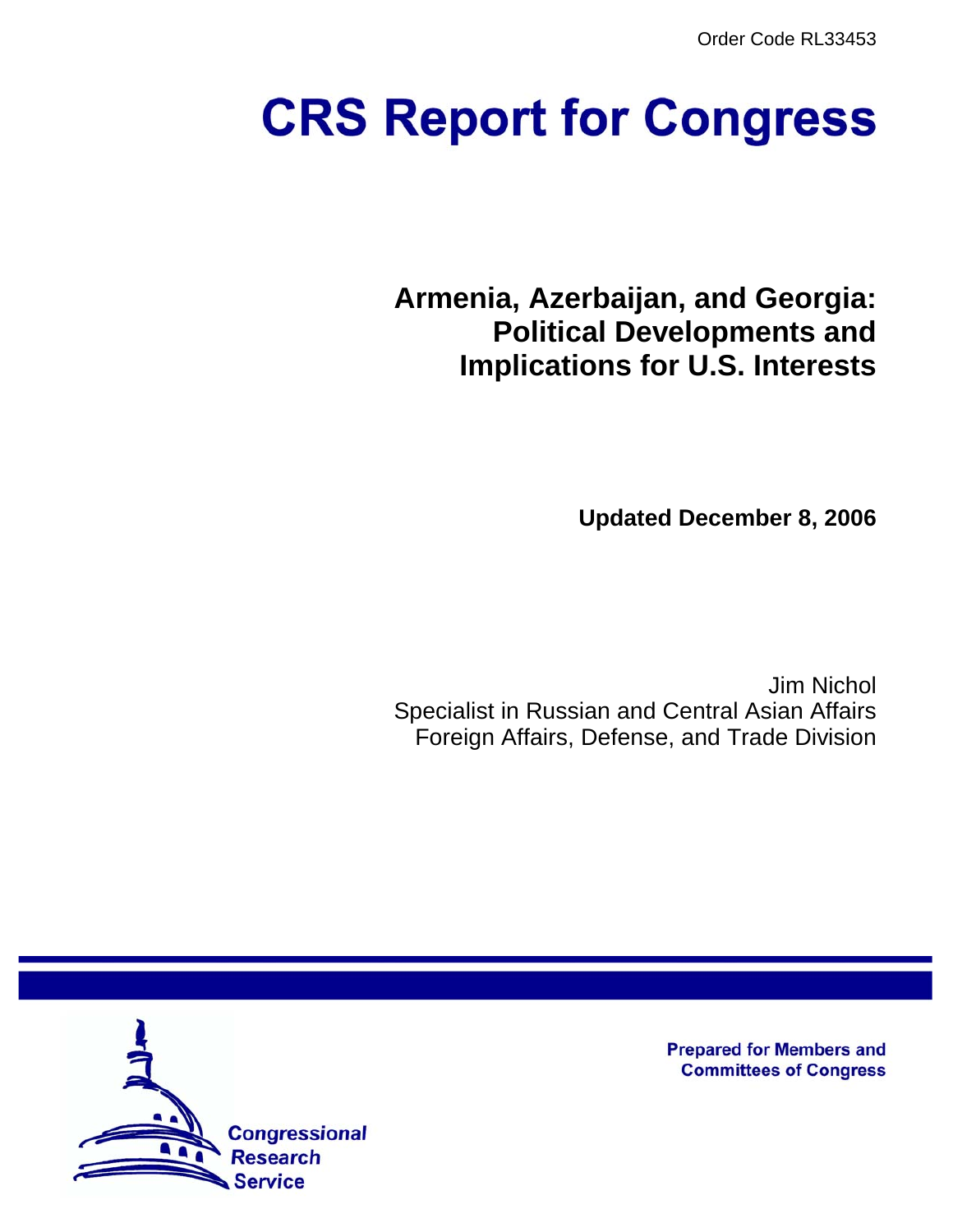## Armenia, Azerbaijan, and Georgia: Political Developments and Implications for U.S. Interests

## **Summary**

The United States recognized the independence of all the former Soviet republics by the end of 1991, including the South Caucasus states of Armenia, Azerbaijan, and Georgia. The United States has fostered these states' ties with the West in part to end the dependence of these states on Russia for trade, security, and other relations. The United States has pursued close ties with Armenia to encourage its democratization and because of concerns by Armenian-Americans and others over its fate. Close ties with Georgia have evolved from U.S. contacts with its pro-Western leadership. The Bush Administration supports U.S. private investment in Azerbaijan's energy sector as a means of increasing the diversity of world energy suppliers and to encourage building multiple energy pipelines to world markets. The United States has been active in diplomatic efforts to end conflicts in the region, several of which remain unresolved.

The FREEDOM Support Act of 1992 (P.L. 102-511) authorizes assistance to the Eurasian states for humanitarian needs, democratization, creation of market economies, trade and investment, and other purposes. Section 907 of the act prohibits most U.S. government-to-government aid to Azerbaijan until its ceases blockades and other offensive use of force against Armenia. Until the September 11, 2001, terrorist attacks on the United States, this provision had been altered only to permit humanitarian and democratization aid, border security and customs support to promote non-proliferation, Trade and Development Agency aid, Overseas Private Investment Corporation insurance, Export-Import Bank financing, and Foreign Commercial Service activities.

In the aftermath of the September 11 attacks, the Administration appealed for a national security waiver for Section 907, in consideration of the country's support to the international coalition to combat terrorism. In December 2001, Congress approved foreign appropriations for FY2002 (P.L. 107-115) that granted the President authority to waive Section 907, renewable each calendar year under certain conditions. President Bush exercised the waiver most recently in February 2006. As part of the U.S. Global War on Terror, the U.S. military in 2002 began providing equipment and training for Georgia's military and security forces. Azerbaijani and Georgian troops participate in stabilization efforts in Afghanistan and Iraq, and Armenian personnel serve in Iraq.

Some observers argue that developments in the South Caucasus are largely marginal to global anti-terrorism and to U.S. interests in general. They urge great caution in adopting policies that will heavily involve the United States in a region beset by ethnic and civil conflicts. Other observers believe that U.S. policy now requires more active engagement in the region. They urge greater U.S. aid and conflict resolution efforts to contain warfare, crime, smuggling, and Islamic extremism and to bolster the independence of the states. Some argue that energy resources in the Caspian region are a central U.S. strategic interest. This CRS report replaces CRS Issue Brief IB95024, *Armenia, Azerbaijan, and Georgia*, by Jim Nichol.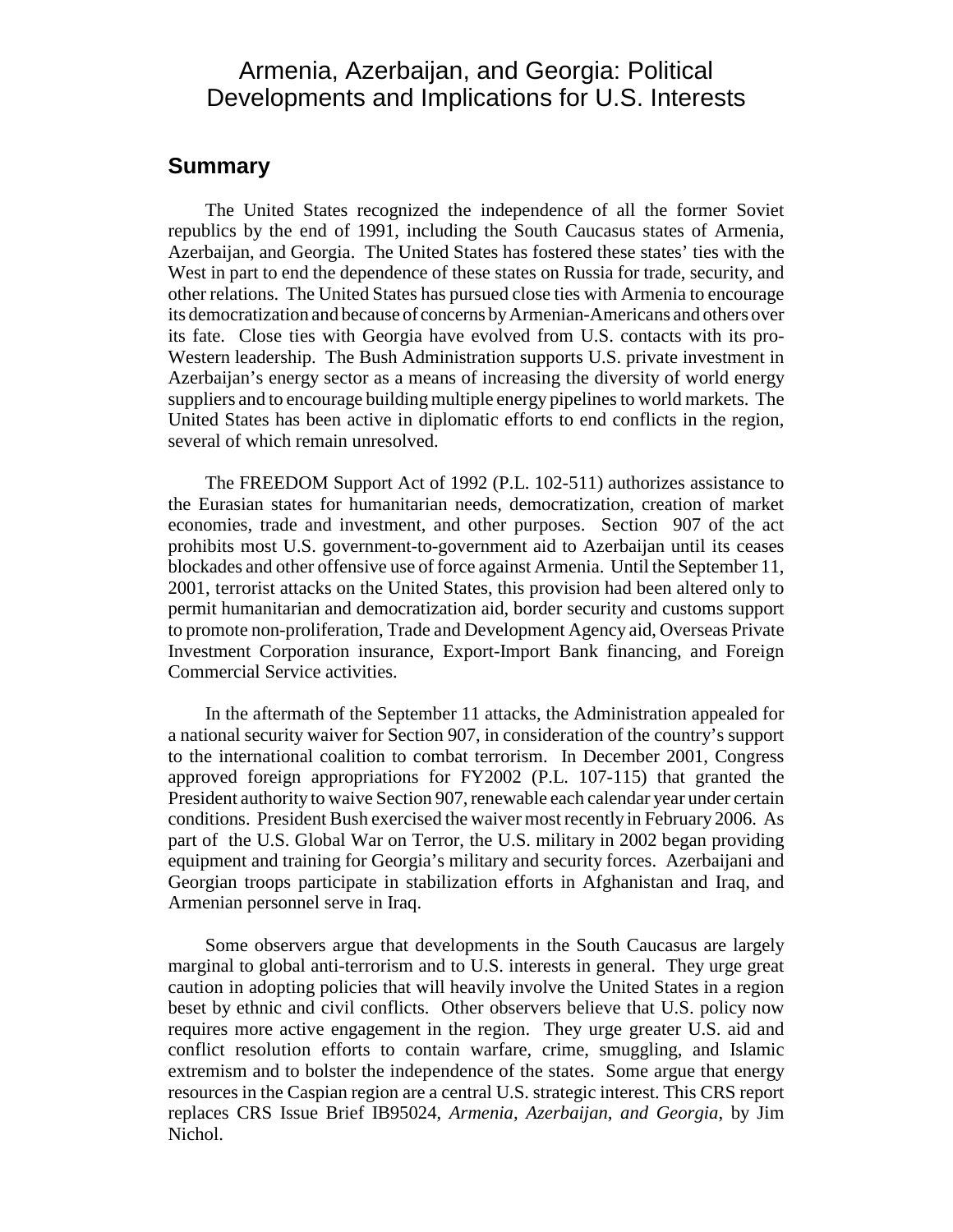## **Contents**

## **List of Figures**

## **List of Tables**

| Table 1. U.S. FY1992-FY2005 and FY2005 Budgeted Foreign Assistance, |  |
|---------------------------------------------------------------------|--|
|                                                                     |  |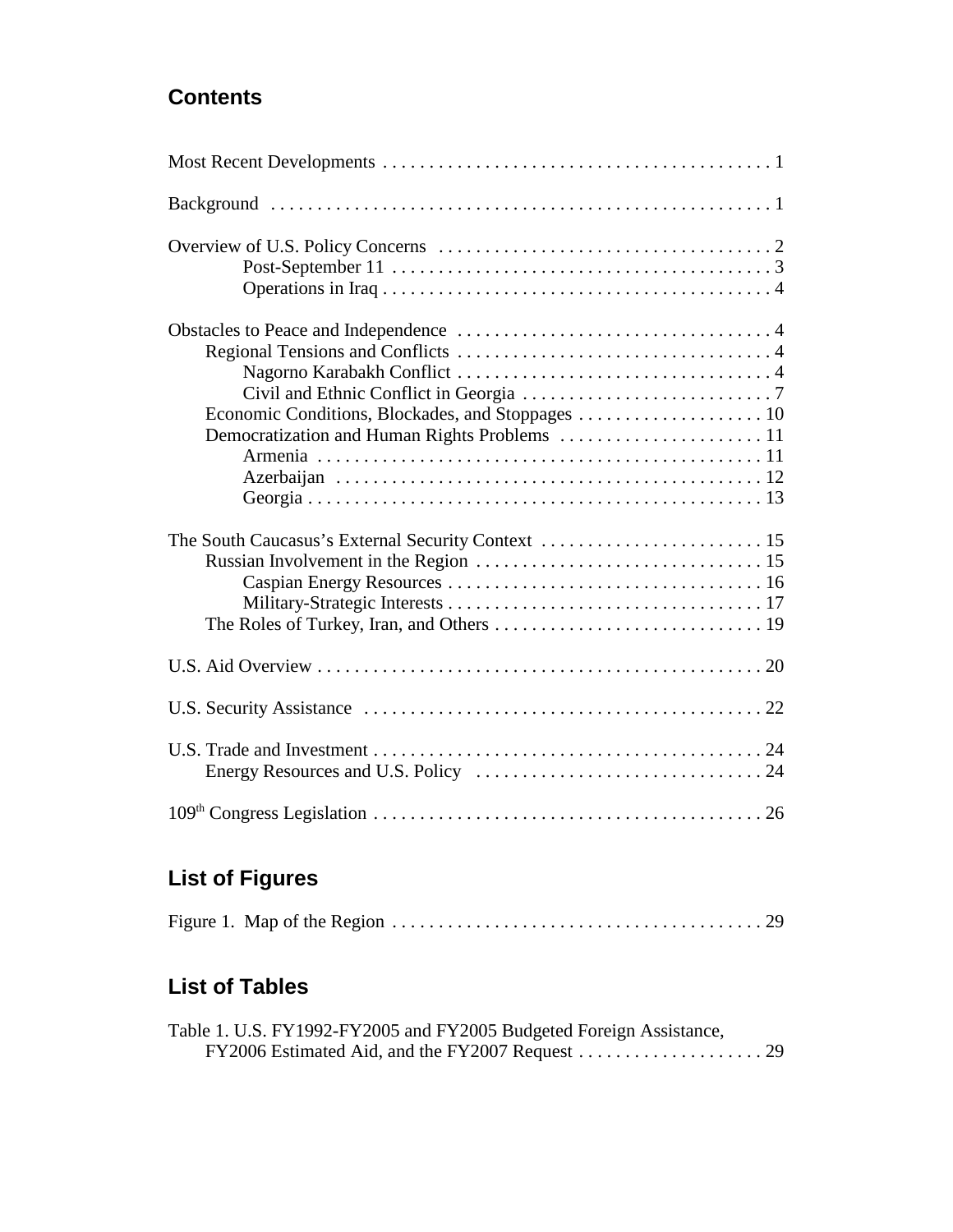# Armenia, Azerbaijan, and Georgia: Political Developments and Implications for U.S. Interests

## **Most Recent Developments**

On December 6, 2006, Russia's State Duma (lower legislative chamber) urged the international community to recognize the independence of Georgia's breakaway Abkhazia and South Ossetia regions and also called for the Russian government to establish "associate relations" with Abkhazia. Russian Defense Minister Sergey Ivanov reassured his Norwegian hosts during a December 1, 2006, visit, however, that "we have no plans whatsoever to annex" Abkhazia or South Ossetia.

Russia's proposals to soon increase prices and cut supplies of gas and electricity to Azerbaijan have appeared to strain bilateral relations in recent weeks, according to some observers. These observers suggest that Russia's moves may be partly linked to Azerbaijan's pledge to assist neighbor Georgia to weather similar Russian energy price demands. Russia's Gazprom gas firm argues, however, that its price rise is reasonable, and Russia's United Energy Systems electricity firm argues that a supply shortage motivates its request. On December 3, Azerbaijani President Ilkham Aliyev threatened to reduce or halt oil shipments through a small pipeline from Baku to Russia's Black Sea port of Novorossiisk if Gazprom sharply raised gas prices. On November 24, Iran reportedly agreed to supply Azerbaijan with some electricity.

On November 29, 2006, the State Department issued a statement raising concerns that by closing an independent television station and evicting the opposition Popular Front Party newspaper and an independent news agency from their premises, Azerbaijan's "government is seriously impeding the ability of independent journalists to work." The State Department called for these media to be permitted to operate pending the resolution of licensing and regulatory issues. Also in late November, the Azerbaijani government moved to evict the opposition Democratic Party newspaper from its premises.

Azerbaijan's breakaway Nagorno Karabakh (NK) region will hold a referendum on December 10, 2006, to approve a constitution proclaiming NK's independence.

## **Background**

Armenia, Azerbaijan, and Georgia are located south of the Caucasus Mountains that form part of Russia's borders (see **Figure 1**). The South Caucasus states served historically as a north-south and east-west trade and transport "land bridge" linking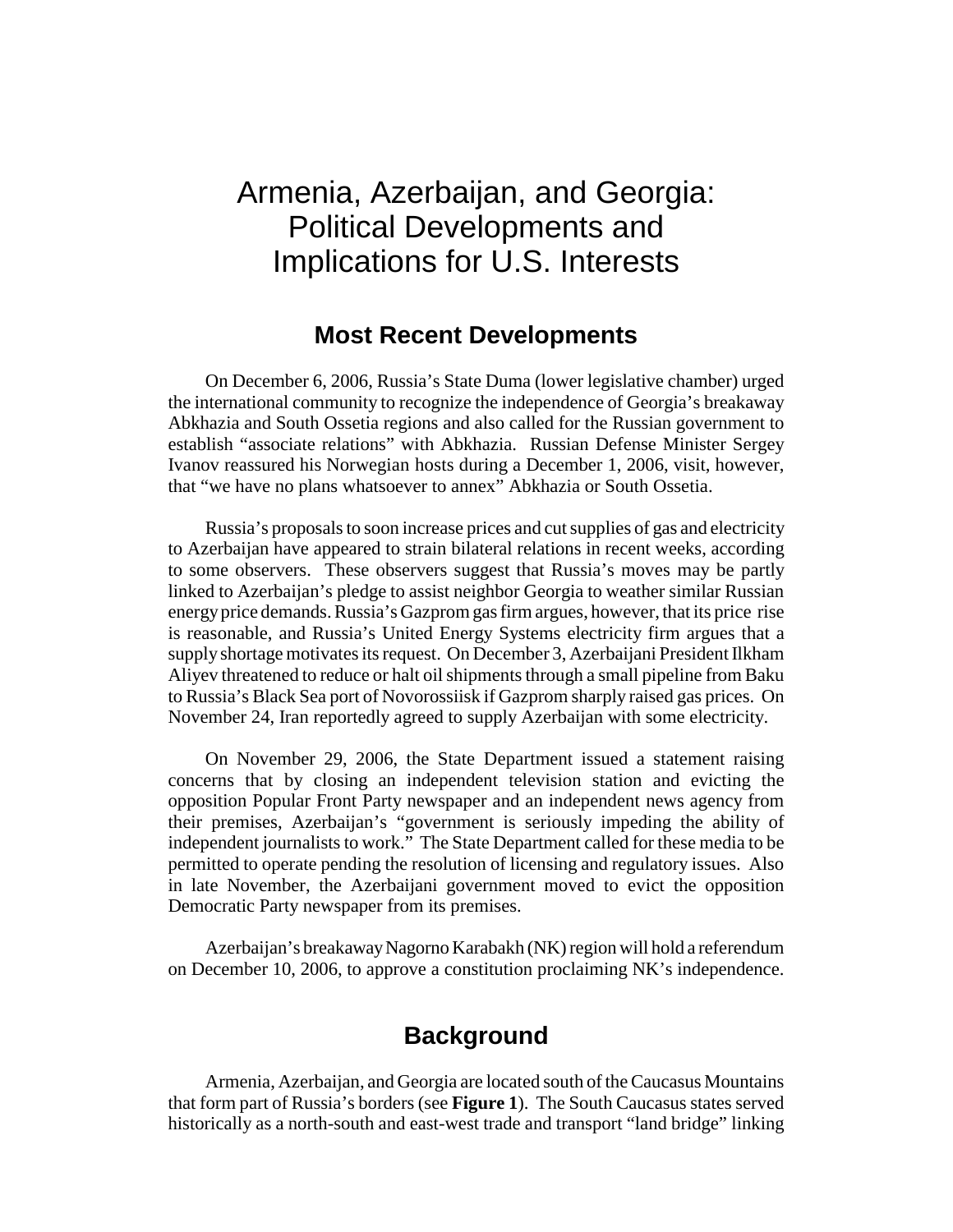Europe to the Middle East and Asia, over which the Russian Empire and others at various times endeavored to gain control. In ancient as well as more recent times, oil and natural gas resources in Azerbaijan attracted outside interest. All three peoples can point to periods of past autonomy or self-government. After the Russian Empire collapsed in 1917, all three states declared independence, but by early 1921 all had been re-conquered by Russia's Red (Communist) Army. They regained independence when the Soviet Union collapsed in  $1991<sup>1</sup>$ 

## **Overview of U.S. Policy Concerns**

#### **The Caucasus Region: Basic Facts Area:** The region is slightly larger than Syria: Armenia is 11,620 sq. mi.; Azerbaijan is 33,774 sq. mi.; Georgia is 26,872 sq. mi. **Population:** 15.6 million, similar to Netherlands; Armenia: 2.98 m.; Azerbaijan: 7.96 m.; Georgia: 4.66 m. (*CIA World Factbook*, July 2006 est.). Over a million people from the region are migrant workers in Russia and elsewhere. **GDP:** \$73.47 billion; Armenia: \$14.45 b.; Azerbaijan: \$42.99 b.; Georgia: \$16.03 b. (*World Factbook*, 2005 est., purchasing power parity)

By the end of 1991, the United States had recognized the independence of all the former Soviet republics. The United States pursued close ties with Armenia, because of its profession of democratic principles, and concerns by Armenian-Americans and others over its fate. The United States pursued close ties with Georgia after Eduard Shevardnadze (formerly a pro-Western Soviet foreign minister) assumed power there in early 1992. Faced with calls in Congress and elsewhere for a U.S. aid policy for the Eurasian states, then-President George H.W. Bush sent the FREEDOM Support Act to Congress, which was signed with amendments into law in October 1992 (P.L. 102-511).

In June 2006, Deputy Assistant Secretary of State Matthew Bryza stated that the United States has three inter-related sets of interests in the region: "we're not embarrassed to say that energy is a strategic interest. We [also] have ... traditional security interests — meaning fighting terrorism, fighting proliferation, avoiding military conflict, and restoring (or preserving, in some cases) the territorial integrity of the states of the region.... And then we have a third set of interests, in ... democratic and market economic reform ... based on our belief that stability only comes from legitimacy. And legitimacy requires democracy on the political side and prosperity on the economic side."2

<sup>&</sup>lt;sup>1</sup> For background, see CRS Report RS20812, Armenia Update, by Carol Migdalovitz; CRS Report 97-522, *Azerbaijan: Recent Developments and U.S. Interests*, by Jim Nichol; and CRS Report 97-727, *Georgia: Recent Developments and U.S. Interests,* also by Jim Nichol.

<sup>&</sup>lt;sup>2</sup> "U.S. Says Aliyev, Kocharyan Must Show 'Political Will,'" *RFE/RL*, June 23, 2006.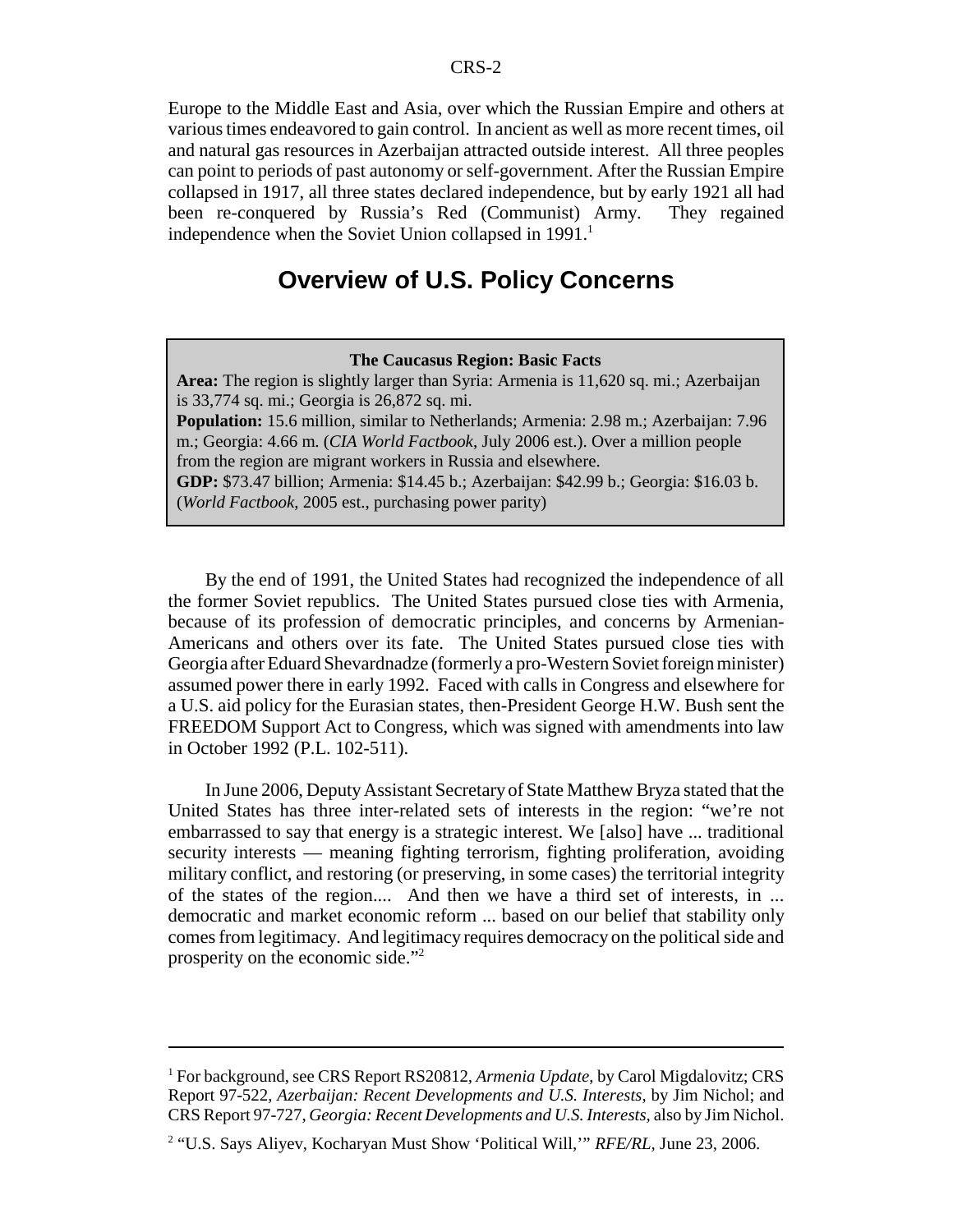U.S. policy toward the South Caucasus states includes promoting the resolution of the Armenia-Azerbaijan conflict over Azerbaijan's breakaway Nagorno Karabakh (NK) region, and Georgia's conflicts with its breakaway regions of Abkhazia and South Ossetia. Since 1993, successive U.S. Special Negotiators for Eurasian Conflicts have helped in various ways to try to settle these "frozen" conflicts. (In early 2006, the State Department reportedly decided to eliminate this post and divide its responsibilities among the Deputy Assistant Secretary of State and the Office of Caucasus Affairs and Regional Conflicts.) Congressional concerns about the NK conflict led to the inclusion of Section 907 in the FREEDOM Support Act, which prohibits U.S. government-to-government assistance to Azerbaijan, except for nonproliferation and disarmament activities, until the President determines that Azerbaijan has taken "demonstrable steps to cease all blockades and other offensive uses of force against Armenia and NK" (on waiver authority, see below). Provisions in FY1996, FY1998, and FY1999 legislation eased the prohibition by providing for humanitarian, democratization, and business aid exemptions.

Some observers argue that developments in the South Caucasus are largely marginal to global anti-terrorism and to U.S. interests in general. They urge great caution in adopting policies that will heavily involve the United States in a region beset by ethnic and civil conflicts. Other observers believe that U.S. policy now requires more active engagement in the region. They urge greater U.S. aid and conflict resolution efforts to contain warfare, crime, smuggling, and Islamic extremism and to bolster the independence of the states. Some argue that such enhanced U.S. relations also would serve to "contain" Russian and Iranian influence and that close U.S. ties with Azerbaijan would benefit U.S. relations with other Islamic countries, particularly Turkey and the Central Asian states. They also point to the prompt support offered to the United States by the regional states in the aftermath of the September 11, 2001, attacks by Al Qaeda on the United States. Some argue that energy resources in the Caspian region are a central U.S. strategic interest, because Azerbaijani and Central Asian oil and natural gas deliveries would lessen slightly Western energy dependency on Russia and the Middle East (see below, *Energy Resources*).

**Post-September 11.** In the wake of September 11, 2001, the United States obtained quick pledges from the three South Caucasian states to support Operation Enduring Freedom (OEF) in Afghanistan, including overflight rights and Azerbaijan's and Georgia's offers of airbase and other support. OEF was later expanded to Georgia (see below, *Security Assistance*). Congressional attitudes toward Azerbaijan and Section 907 shifted, resulting in presidential waiver authority being incorporated into Foreign Operations Appropriations for FY2002 (H.R. 2506; P.L. 107-115). The President may use the waiver authority if he certifies that U.S. aid supports U.S. counter-terrorism efforts, supports the operational readiness of the armed forces, is important for Azerbaijan's border security, and will not harm NK peace talks or be used for offensive purposes against Armenia. The waiver may be renewed annually, and sixty days after the exercise of the waiver, the President must report to Congress on the nature of aid to be provided to Azerbaijan, the military balance between Armenia and Azerbaijan and the effects of U.S. aid on that balance, the status of Armenia-Azerbaijan peace talks, and the effects of U.S. aid on those talks. President Bush has exercised the waiver annually, most recently on February 8, 2006. Since late 2002, Azerbaijan has contributed troops for peacekeeping in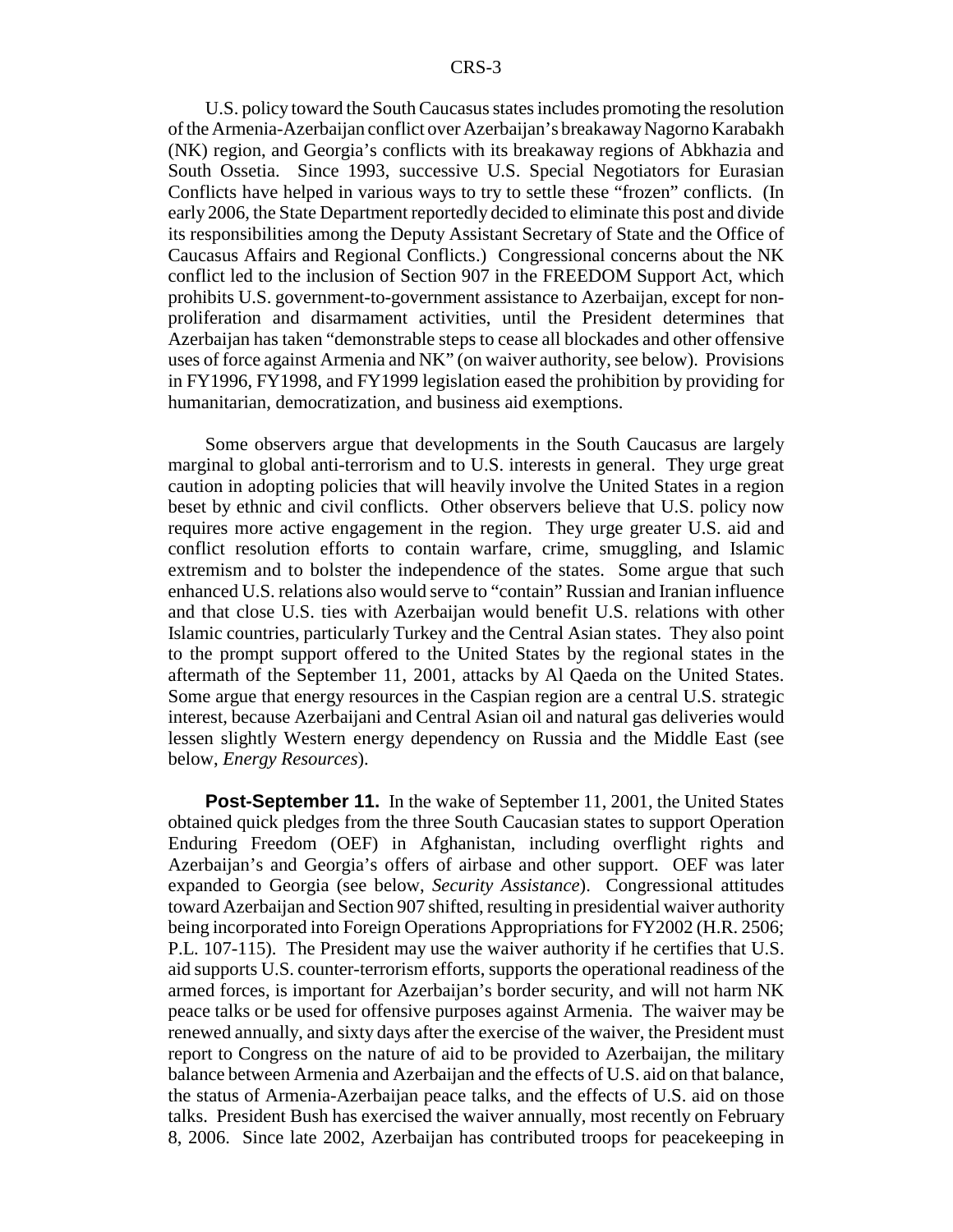Afghanistan (20 troops were deployed as of November 2006), and Georgia contributed about 50 troops during Afghan elections in late 2004-early 2005.

**Operations in Iraq.** Azerbaijan and Georgia were among the countries that openly pledged to support the U.S.-led Operation Iraqi Freedom (OIF), with both offering the use of their airbases, and to assist the United States in re-building Iraq. Both countries agreed to participate, subject to U.S. financial support, in the stabilization force for Iraq. In August 2003, both Azerbaijan (150 troops) and Georgia (69 troops) dispatched forces to Iraq. U.S. officials reportedly asked Azerbaijan and Georgia in April 2004 to bolster their troop contributions in the face of Spain's troop pullout. Azerbaijan's troops serve under U.S. command and provide security in northern Iraq. Georgia boosted its deployment to 850 troops as of July 2005, making it among the top five contributors. They serve under U.S. command, with many providing security in the "Green zone"in Baghdad and others in northern suburbs of Baghdad. Armenia began sending personnel to Iraq in January 2005, where 46 serve with the Polish contingent in non-combat roles.

## **Obstacles to Peace and Independence**

#### **Regional Tensions and Conflicts**

Ethnic conflicts have kept the South Caucasus states from fully partaking in peace, stability, and economic development since the Soviet collapse in 1991, some observers lament. The countries are faced with on-going budgetary burdens of arms races and caring for refugees and displaced persons. Other costs of ethnic conflict include threats to bordering states of widening conflict and the limited ability of the region or outside states to fully exploit energy resources or trade/transportion networks.

U.S. and international efforts to foster peace and the continued independence of the South Caucasus states face daunting challenges. The region has been the most unstable part of the former Soviet Union in terms of the numbers, intensity, and length of its ethnic and civil conflicts. The ruling nationalities in the three states are culturally rather insular and harbor various grievances against each other. This is particularly the case between Armenia and Azerbaijan, where discord has led to the virtually complete displacement of ethnic Armenians from Azerbaijan and vice versa. The main languages in the three states are dissimilar (also, those who generally consider themselves Georgians — Kartvelians, Mingrelians, and Svans — speak dissimilar languages). Few of the region's borders coincide with ethnic populations. Attempts by territorially based ethnic minorities to secede are primary security concerns for all three states. The secessionist NK, Abkhazia, and South Ossetia have failed to gain international recognition. NK relies on economic support from Armenia, and Abkhazia and South Ossetia from Russia.

**Nagorno Karabakh Conflict.** Since 1988, the separatist conflict in Nagorno Karabakh (NK) has resulted in about 15,000 casualties and hundreds of thousands of refugees and displaced persons in Armenia and Azerbaijan. The U.N. High Commissioner for Refugees has reported that at the end of 2005, there were still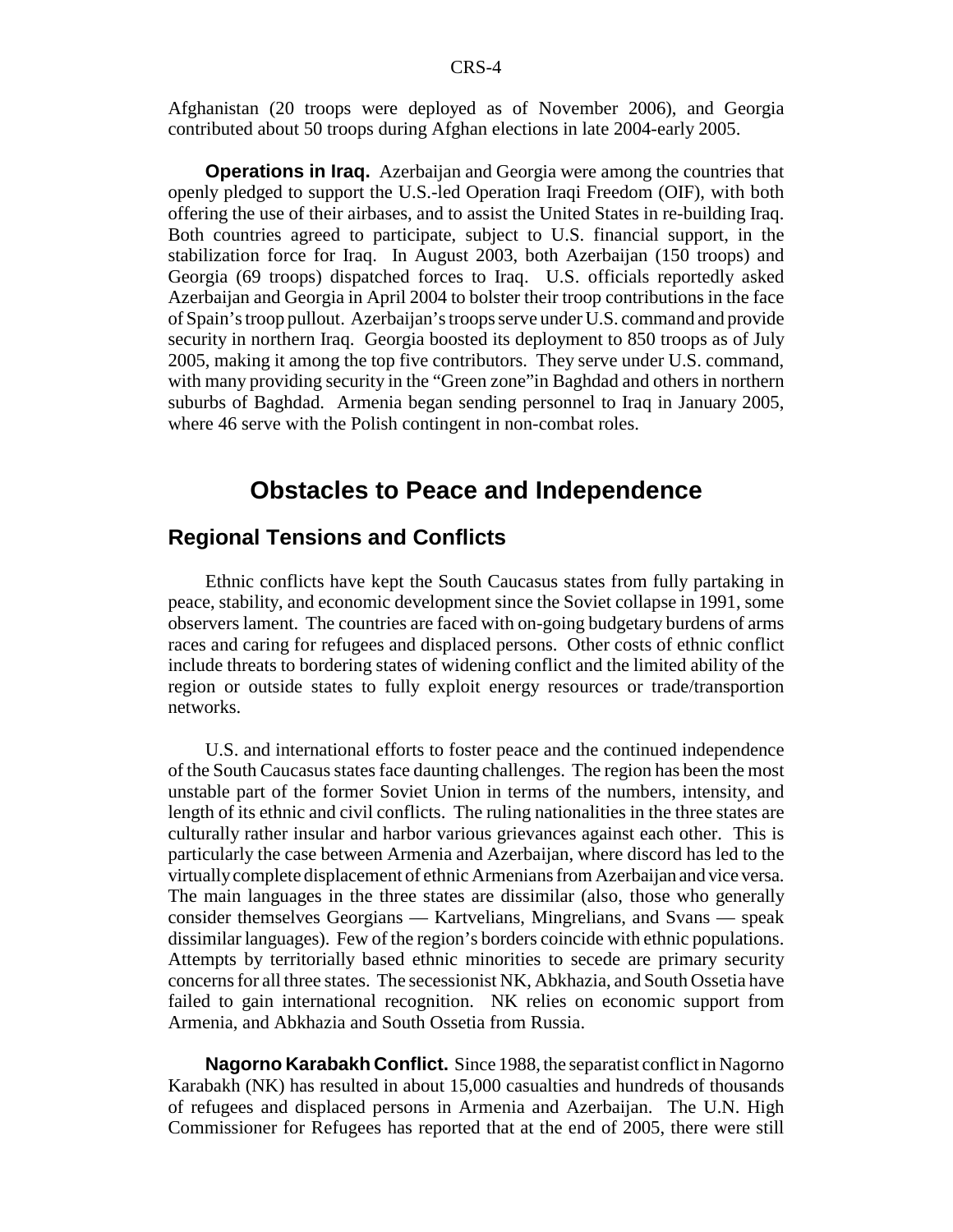about 581,500 people considered refugees or displaced persons in Azerbaijan and 219,550 in Armenia.<sup>3</sup> Armenia has granted citizenship and acted to permanently house many of the ethnic Armenians who fled Azerbaijan The non-governmental International Crisis Group estimates that about 13-14% of Azerbaijan's territory, including NK, is controlled by NK Armenian forces (the *CIA World Factbook* estimates about 16%).<sup>4</sup> The OSCE's "Minsk Group" of concerned member-states began talks in 1992. A U.S. presidential envoy was appointed to these talks. A Russian-mediated cease-fire was agreed to in May 1994 and was formalized by an armistice signed by the ministers of defense of Armenia and Azerbaijan and the commander of the NK army on July 27, 1994 (and reaffirmed a month later). The United States, France, and Russia co-chair meetings of the Minsk Group.

The Minsk Group reportedly has presented four proposals as a framework for talks, but a peace settlement has proved elusive. In late 1997, a new step-by-step peace proposal was recognized by the presidents of Azerbaijan and Armenia as a basis for further discussion. This led to protests in both countries and to the forced resignation of Armenian President Levon Ter-Petrosyan in early 1998. Heydar Aliyev in early 2001 stated that he had "turned down" and refused to discuss a late 1998 Minsk Group proposal embracing elements of a comprehensive settlement.<sup>5</sup> The assassination of Armenian political leaders in late 1999 set back the peace process. In April 2001, the two presidents attended talks in Key West, Florida, and then met with President Bush, highlighting early Administration interest in a settlement. In January 2003, Armenia's President, Robert Kocharyan, proclaimed that its peace policy rested on three pillars: a "horizontal" — instead of hierarchical — relationship between NK and Azerbaijan; a secure land corridor between Armenia and NK; and security guarantees for NK's populace.<sup>6</sup> Armenian Foreign Minister Vardan Oskanyan in October 2004 stated that the continued occupation of NK border areas was necessary leverage to convince Azerbaijan to agree to NK's status as a "common state."7 Since 2005, officials in both countries have reported negotiations on a fourth "hybrid" peace plan to return most NK border areas prior to a referendum in NK on its status.

The Minsk Group co-chairs issued a statement and made other remarks in April-July 2006 that revealed some of their proposals for a settlement. These include the phased "redeployment of Armenian troops from Azerbaijani territories around Nagorno-Karabakh, with special modalities for Kelbajar and Lachin districts (including a corridor between Armenia and NK); demilitarization of those territories; and a referendum or population vote (at a date and in a manner to be decided ...) to

<sup>3</sup> U.N. High Commissioner for Refugees. *2005 Global Refugee Trends*, June 2006.

<sup>4</sup> International Crisis Group. *Nagorno-Karabakh: Viewing the Conflict from the Ground*, September 14, 2005; CIA World Factbook. *Azerbaijan*, [http://www.odci.gov].

<sup>5</sup> Open Source Information Center (*OSIC*), *Central Eurasia: Daily Report*, February 27, 2001, Doc. No CEP-262.

<sup>6</sup> *OSIC*, January 17, 2003, Doc. No. CEP-338.

<sup>7</sup> *OSIC*, October 13, 2004, Doc. No. CEP-11.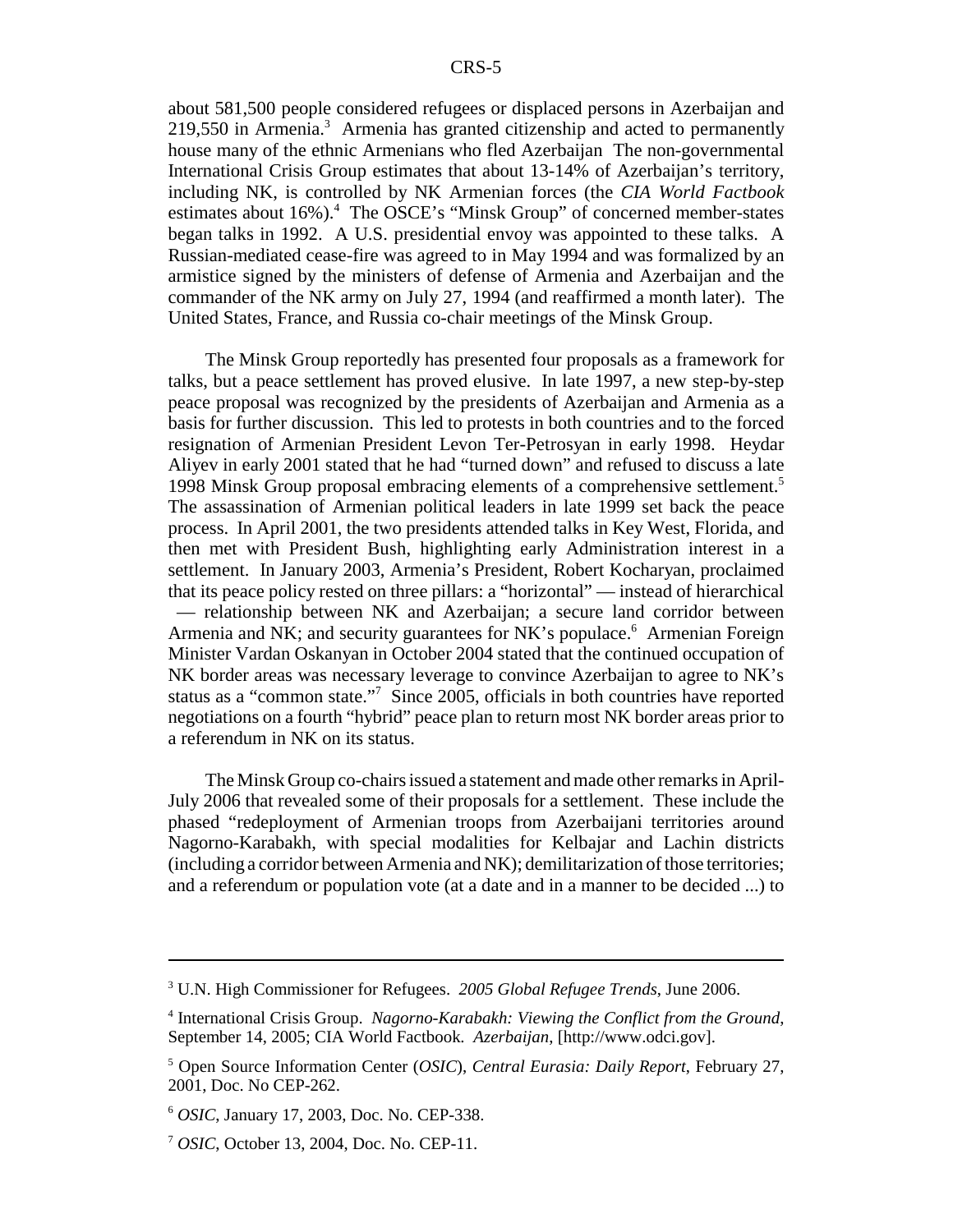determine the final legal status of NK." International peacekeepers also would be deployed in the conflict area.<sup>8</sup>

At peace talks in Bucharest on June 4-5, 2006, the presidents of Armenia and Azerbaijan reportedly agreed on some basic principles but failed to reach a settlement. In statements issued after this meeting, the Minsk Group co-chairs raised concerns that the two presidents lacked the "political will" to make decisions about a settlement and stated that they would wind down their "shuttle diplomacy" until the two presidents demonstrated political will.<sup>9</sup> Disagreeing with the Minsk Group settlement proposals, President Aliyev in early July 2006 stated that the withdrawal of NK forces from occupied territories (including NK itself) must be followed by the return of Azerbaijani displaced persons. Then, he averred, Azerbaijani (including NK) citizens would discuss the status of NK, but its secession from Azerbaijan was forbidden.<sup>10</sup>

At a Minsk Group-sponsored meeting of the Armenian and Azerbaijani foreign ministers in Paris on October 24, 2006, Armenian Foreign Minister Oskanyan proposed that all occupied territories around NK (including Kelbajar and Lachin) could be returned if there was clarity on the plan for a referendum to be held in NK on its status. Until the referendum, an interim status for NK is to be agreed upon. Although the referendum must deal with NK's independence from Azerbaijan as one choice, he stated on October 26 that he considered an NK ultimately independent from Armenia as artificial and not viable. Instead, NK would be persuaded eventually to "fully integrate" with Armenia.<sup>11</sup>

On October 27, 2006, Aliyev stated that Azerbaijan proposes that NK have a high level of autonomy during the interim period before a referendum. He argued that NK should accept Azerbaijan's guarantees of political autonomy overseen by international peacekeepers. Otherwise, he warned, Azerbaijan has the sovereign right, as the United Kingdom did in regard to the Falkland Islands, to "retake our territory." He also asserted that the international community would not recognize NK even if independence was approved by a referendum, if Azerbaijan opposed this referendum outcome. $^{12}$ 

10 Leyla Tavshanoglu, Interview with the President of Azerbaijan, *Cumhuriyet*, July 4, 2006.

<sup>8</sup> OSCE. *Statement by the Minsk Group Co-Chairs*, July 3, 2006.

<sup>&</sup>lt;sup>9</sup> In June 2006, the duties of the U.S. co-chair were transferred to the Deputy Assistant Secretary of State. On the proposals, see *RFE/RL*, June 23, 2006; U.S. Embassy in Armenia, *Statement by the Minsk Group Co-Chairs to the OSCE Permanent Council*, June 22, 2006; and *Statement by the OSCE Minsk Group Co-Chairs*, July 3, 2006. According to polls conducted by the Armenian Sociological Association and the Georgian Institute for Polling and Marketing in July 2006, the population of Armenia is overwhelmingly opposed to an autonomous status for NK within Azerbaijan, and the population of Azerbaijan is overwhelmingly opposed to the independence of NK from Azerbaijan.

<sup>&</sup>lt;sup>11</sup> CRS Interview, October 26, 2006. See also Fariz Ismailzade, *Eurasia Daily Monitor*, October 31, 2006.

<sup>&</sup>lt;sup>12</sup> CRS Interview, October 27, 2006.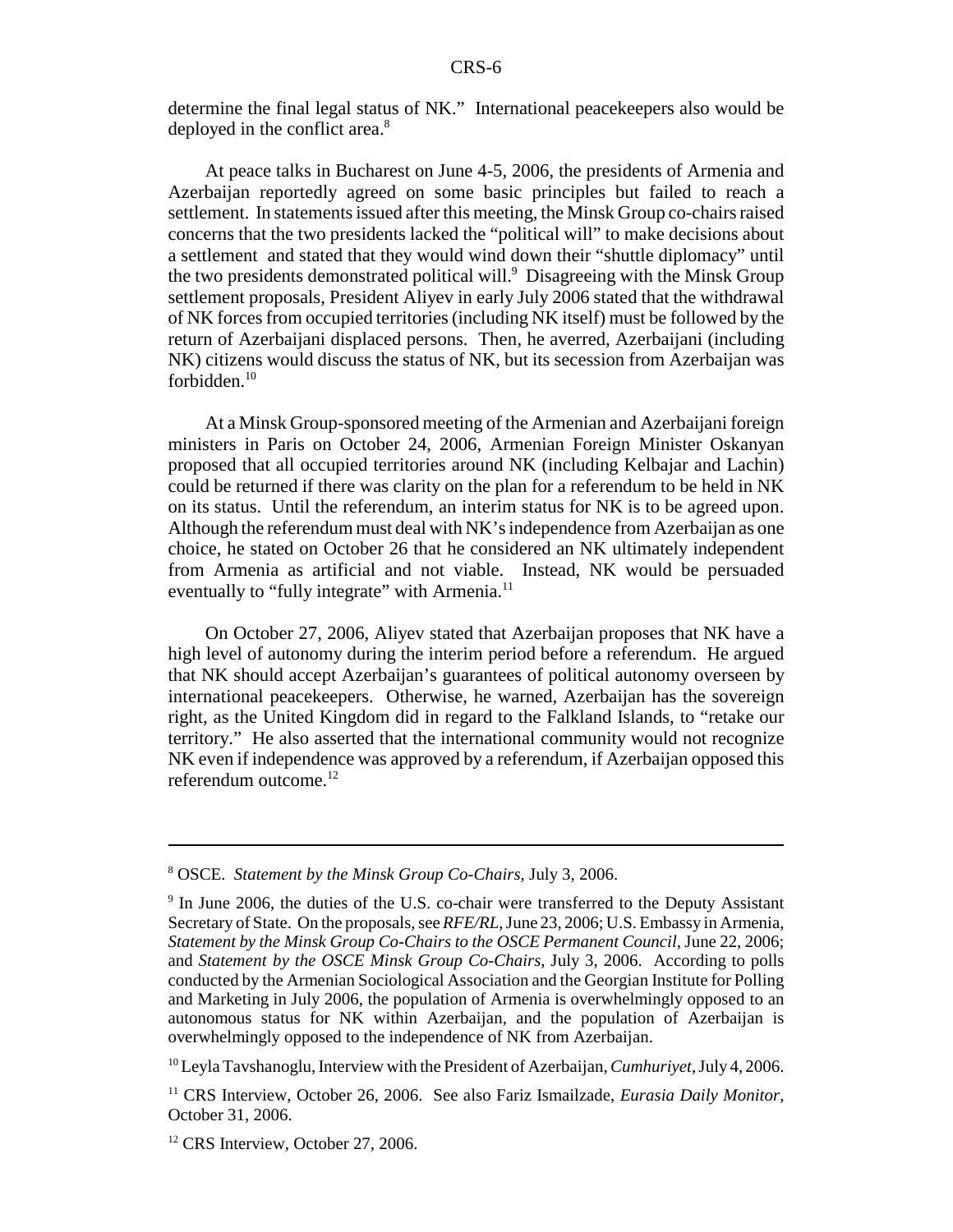**Civil and Ethnic Conflict in Georgia.** Several of Georgia's ethnic minorities stepped up their dissidence, including separatism, in the late 1980s and early 1990s, resulting in the loss of central government control over the regions of South Ossetia and Abkhazia. President Saakashvili in his January 2004 inaugural address proclaimed his responsibility to re-integrate these regions into Georgia. Some observers have argued that Russia's increasing controls over South Ossetia and Abkhazia have transformed the separatist conflicts into essentially Russia-Georgia disputes. Most residents of Abkhazia and South Ossetia reportedly have been granted Russian citizenship, and the separatist leaders have appeared to declare that the regions should be part of Russia.<sup>13</sup>

**South Ossetia.** In 1989, the region lobbied for joining its territory with North Ossetia in Russia or for independence. Repressive efforts by former Georgian President Gamsakhurdia triggered conflict in 1990, reportedly contributing to an estimated 2,000-4,000 deaths and the displacement of tens of thousands of people. In June 1992, Russia brokered a cease-fire, and Russian, Georgian, and Ossetian "peacekeeping" units have set up base camps in a security zone around Tskhinvali, South Ossetia. Reportedly, the units total around 1,100 troops, including about 530 Russians, a 300-member North Ossetian brigade (which is actually recruited locally and staffed by South Ossetians and headed by a North Ossetian), and about 300 Georgians. OSCE monitors do most of the patrolling. A Joint Control Commission composed of Russian, Georgian, and North and South Ossetian emissaries promotes a settlement of the conflict, with the OSCE as facilitator. According to some estimates, some 25,000 ethnic Ossetians and 20,000 ethnic Georgians reside in a region that, according to the 1989 Soviet census, at that time contained over 98,000 residents.

President Saakashvili increased pressure on South Ossetia in 2004 by tightening border controls, breaking up a large-scale smuggling operation in the region that allegedly involved Russian organized crime and corrupt Georgian officials. He also reportedly sent several hundred police, military, and intelligence personnel into the region. Georgia maintained that it was only bolstering its peacekeeping contingent up to the limit of 500 troops, as permitted by the cease-fire agreement. Georgian guerrilla forces also reportedly entered the region. Allegedly, Russian officials likewise assisted several hundred paramilitary elements from Abkhazia, Transnistria, and Russia to enter. Following inconclusive clashes, both sides by late 2004 ostensibly had pulled back most undeclared forces.

President Saakashvili announced a new peace plan for South Ossetia in July 2005 that offered substantial autonomy and a three-stage settlement, consisting of demilitarization, economic rehabilitation, and a political settlement. South Ossetian "president" Eduard Kokoiti rejected the plan, asserting in October 2005 that "we [South Ossetians] are citizens of Russia."14 The Georgian peace plan received

<sup>13</sup> Vladimir Socor, Moscow Welcomes Three Emboldened Secessionist Leaders, *Eurasia Insight*, November 20, 2006.

<sup>14</sup> *OSIC*, October 7, 2005, Doc. No. CEP-15001. *OSIC*, December 12, 2005, Doc. No. CEP-27204. South Ossetians who were citizens of Russia voted in the 2003 Russian presidential (continued...)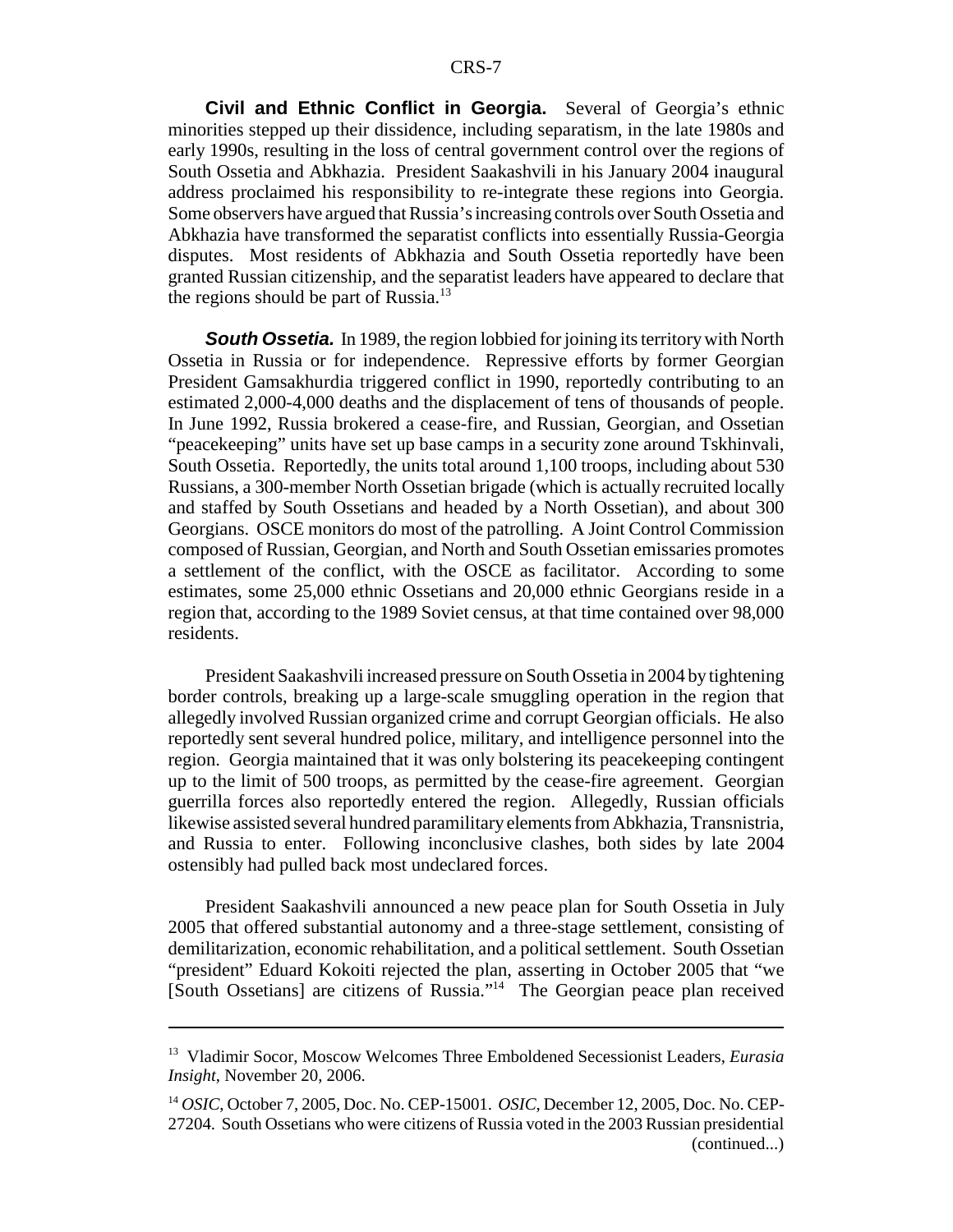backing by the OSCE Ministerial Council in early December 2005. Perhaps faced with this international support, in mid-December 2005, Kokoiti proffered a South Ossetian peace proposal that also envisaged benchmarks. The JCC in May 2006 agreed on economic reconstruction projects estimated to cost \$10 million, and the next month, the OSCE sponsored a donor's conference that raised these funds. A Steering Committee composed by the sides to the conflict and donors met in October 2006 to discuss project implementation.

The U.S. Mission to the OSCE issued a statement on August 11, 2006, that urged "meaningful progress" on the peace plan endorsed by the OSCE. It also called for international monitoring of the Roki Tunnel (separating Russia from South Ossetia), a permanent checkpoint at Didi Gupta (a South Ossetian village near Roki on a transport route), and an increase in the number of OSCE monitors in the region. However, at a JCC meeting on August 17-18, 2006, in Moscow, the Ossetian and Russian emissaries reportedly balked at forming a working group under the JCC to work on the peace plan. Kokoiti a few days later announced that a popular referendum would be held in the region on November 12, 2006, to reaffirm its "independence" from Georgia. After a planned JCC meeting in mid-September fell through, the Georgian state minister argued that the JCC format "was no longer of any use."15 Emissaries at a JCC meeting on October 12-13, 2006, reportedly failed to agree on a communique, and no further meetings had been held as of early December 2006.16 South Ossetia's separatists reported that 95% of 55,000 registered voters turned out and 99% approved the referendum. In a separate vote, 96% reelected Kokoiti. The OSCE and U.S. State Department declined to recognize these votes. In "alternative" voting among ethnic Georgians in South Ossetia (and those displaced from South Ossetia) and other South Ossetians, the pro-Georgian Dmitry Sanakoyev allegedly was elected governor, and a referendum was approved supporting Georgia's territorial integrity. Sanakoyev demands representation on the JCC, which Kokoiti opposes.

*Abkhazia.* In July 1992, Abkhazia's legislature declared the region's effective independence, prompting an attack by Georgian national guardsmen. In October 1992, the U.N. Security Council (UNSC) approved the first U.N. observer mission to a Eurasian state, termed UNOMIG, to help the parties reach a settlement. Russian and North Caucasian "volunteers" (who reportedly made up the bulk of Abkhaz separatist forces) routed Georgian forces. Georgia and Abkhazia agreed in April 1994 on a framework for a political settlement and the return of refugees. A Quadripartite Commission (QC) was set up to discuss repatriation and Russian troops (acting as CIS "peacekeepers") were deployed along the Inguri River dividing Abkhazia from the rest of Georgia. The conflict resulted in about 10,000 deaths and over 200,000 displaced persons, mostly ethnic Georgians. In late 1997, the sides agreed to set up a Coordinating Council (CC) to discuss cease-fire maintenance and

 $14$  (...continued)

election, and a poster in South Ossetia proclaims that "Putin is our president."

<sup>15</sup> *OSIC*, September 15, 2006, Doc. No. CEP-950088.

<sup>&</sup>lt;sup>16</sup> *OSIC*, October 2, 2006, Doc. No. CEP-950201; October 13, 2006, Doc. No. CEP-950333.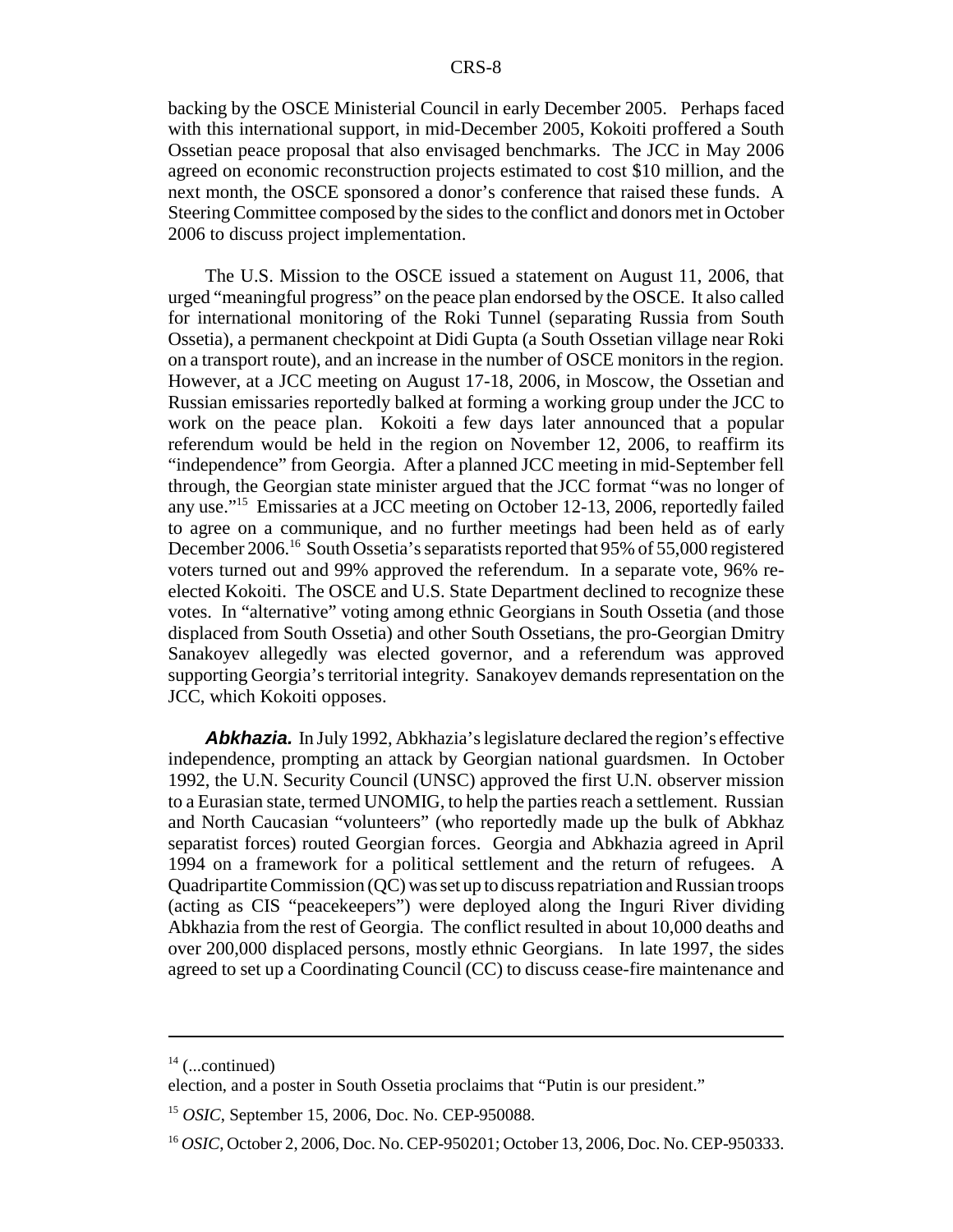refugee, economic, and humanitarian issues. The QC meets periodically and addresses grievances not considered by the CC.

Abkhazia had resisted holding CC meetings since 2001, but the two sides finally met on May 15, 2006, and the Abkhaz "foreign minister" proffered a new peace plan. Georgia found the plan "interesting" but rejected it, claiming that the plan was in effect a declaration of independence. In late May 2006, Georgia proffered an alternative peace plan, which Abkhazia in turn reportedly rejected as unconstructive.<sup>17</sup>

The Deputy Assistant Secretary of State works with the Special Representative of the U.N. Secretary General and other Friends of Georgia (France, Germany, Russia, the United Kingdom, and Ukraine) to facilitate a settlement. A "New Friends of Georgia" group was formed by Bulgaria, Estonia, Latvia, Lithuania, Moldova, Poland, Romania, and Ukraine in 2005 to advocate increased EU and NATO attention to a settlement. Sticking points have included Georgia's demand that displaced persons be allowed to return to Abkhazia, after which an agreement on autonomy for Abkhazia would be negotiated. The Abkhazians have insisted upon recognition of their independence as a precondition to large-scale repatriation. Since 2002, Abkhaz authorities have refused to consider a draft negotiating document prepared by the U.N. and the Friends of Georgia. In the UNSC, Russia in late January 2006 renounced the draft negotiating document and agreed to only a twomonth extension to UNOMIG's mandate, raising concerns among some observers that Russia might openly endorse Abkhaz "self-determination." The UNSC in March 2006, however, agreed to a normal six-month extension.

On October 13, 2006, the UNSC approved a resolution extending the UNOMIG mandate for another six months, until the end of April 2007. The Security Council criticized Georgia for introducing military forces into the Kodori Gorge area of Abkhazia (see below) in violation of cease-fire accords and for other "militant rhetoric and provocative actions" and called on it to abide by the accords. Some violations by Abkhaz forces were also criticized. The UNSC stressed the "important" and "stabilizing" role played by Russian peacekeepers and UNOMIG.<sup>18</sup> Some Georgian officials viewed the resolution as negating their calls for a wider international composition of the peacekeeping forces.

*The Kodori Gorge.* In July 2006, a warlord in the Kodori Gorge area of Abkhazia, where many ethnic Svans reside, foreswore his nominal allegiance to the Georgian government. The Georgian government quickly sent forces to the area and defeated the warlord's militia. Saakashvili asserted that the action marked progress in Georgia's efforts to re-establish its authority throughout Abkhazia, and he directed that the Abkhaz "government-in-exile" make the Gorge its home. Georgia claims that the bulk of its troops have left the Gorge, leaving only construction platoons, but

<sup>17</sup> *U.N. Council on Resolving Abkhazia Dispute Meets for First Time in 5 Years*, Associated Press, May 15, 2006; "Georgian Peace Plan Unacceptable: Abkhaz Foreign Minister," *Interfax*, June 1, 2006.

<sup>18</sup> U.N. Security Council. *Resolution 1716 (2006), Adopted by the Security Council at its 5549th meeting*, October 13, 2006.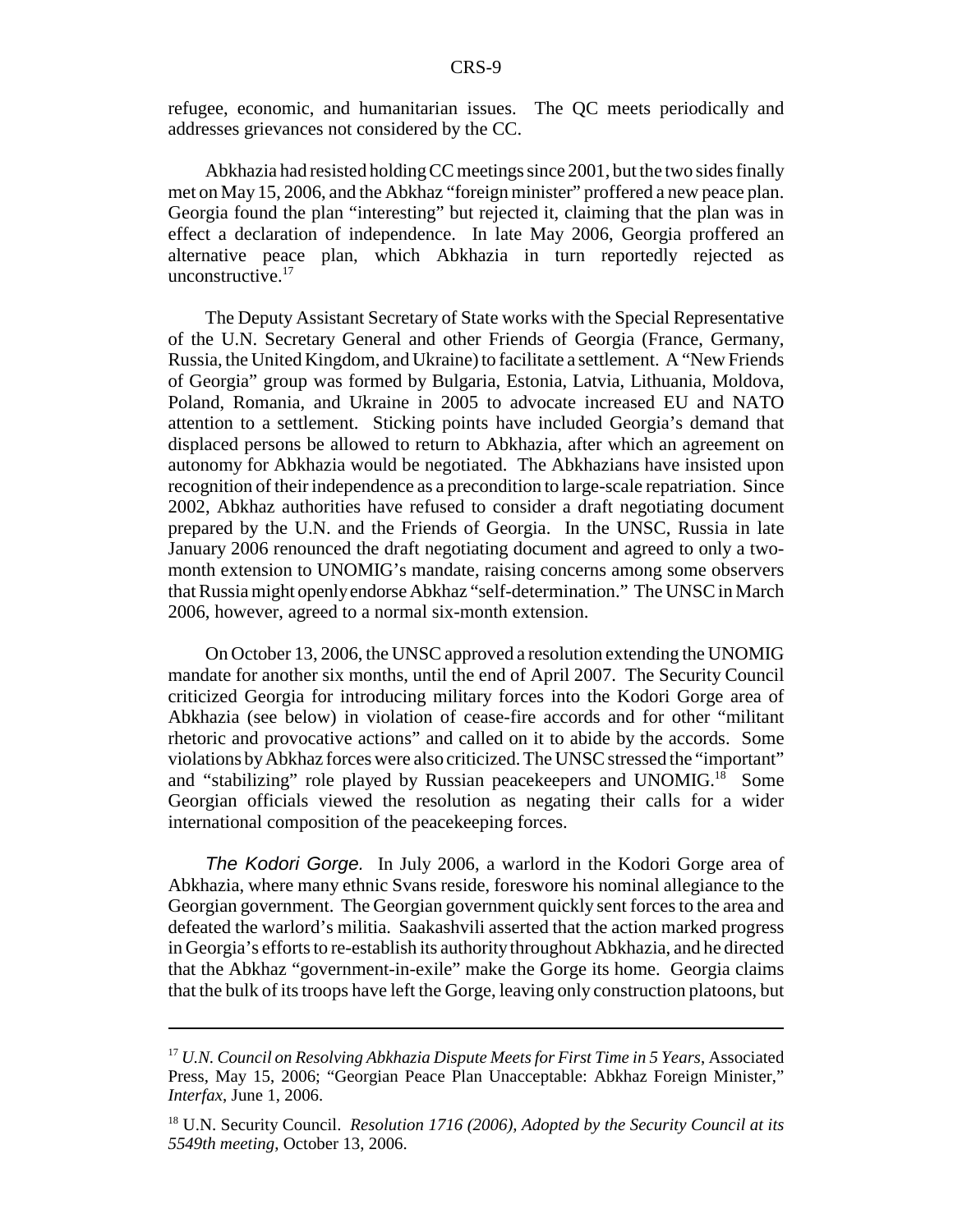Abkhazia asserts that many troops are still present, in violation of the ceasefire agreement. The Abkhaz side broke off revived meetings of the CC (which had been taking place almost every week) at the beginning of August 2006, and all talks were suspended in October. It has called for Georgia to remove the government representatives and alleged military forces. The U.S. Mission to the OSCE issued a statement on August 11, 2006, that supported demilitarizing the Kodori Gorge and sending international civilian police to Abkhazia, and called on the government of Georgia and the Abkhaz *de facto* authorities to show restraint and to abide by the 1994 cease-fire agreement.

### **Economic Conditions, Blockades, and Stoppages**

The economies of all three South Caucasus states greatly declined in the early 1990s, affected by the dislocations caused by the breakup of the Soviet Union, conflicts, trade disruptions, and the lingering effects of the 1988 earthquake in Armenia. Although gross domestic product (GDP) began to rebound in the states in the mid-1990s, the economies remain fragile. Investment in oil and gas resources has fueled economic growth in Azerbaijan in recent years. Widespread poverty and regional conflict have contributed to high emigration from all three states, and remittances from these emigres have provided major support for the remaining populations.

Transport and communications obstructions and stoppages have severely affected economic development in the South Caucasus and stymied the region's emergence as an East-West and North-South corridor. Since 1989, Azerbaijan has obstructed railways and pipelines traversing its territory to Armenia.19 These obstructions have had a negative impact on the Armenian economy, since it is heavily dependent on energy and raw materials imports. Turkey has barred U.S. shipments of aid through its territory to Armenia since March 1993. P.L. 104-107 and P.L. 104-208 mandated a U.S. aid cutoff (with a presidential waiver) to any country which restricts the transport or delivery of U.S. humanitarian aid to a third country, aimed at convincing Turkey to allow the transit to U.S. aid to Armenia. According to the U.S. Embassy in Baku, Azerbaijan's Nakhichevan exclave "is blockaded by neighboring Armenia." Iran has at times obstructed bypass routes to Nakhichevan. During 2006, Russia has severely restricted agricultural trade and land, air, and sea links with Georgia. Georgia has cut off natural gas supplies to South Ossetia and Russia has at times cut off gas supplies to Georgia. Georgia severely restricts traffic from South Ossetia. Russia hinders Azerbaijan's use of the Volga-Don Canal to reach world shipping channels.

<sup>&</sup>lt;sup>19</sup> Armenia opposes the construction or revamping of a section of railway from Kars, Turkey, to Tbilisi that would bypass Armenia, arguing that an existing section of railway from Kars that transits Armenia into Georgia could be returned to service "in a week." Azerbaijan and Turkey oppose a transit route through Armenia, despite Armenia's offers not to use the railway for its own goods or to impose transit tariffs. At the end of October 2006, however, Armenia reportedly was proposing that Russian interests take over the operation of railways within the country. Some observers claim that one rationale for a railway from Baku to Kars — that it would fall outside Russian control — would be compromised if the Armenian section was controlled by Russia.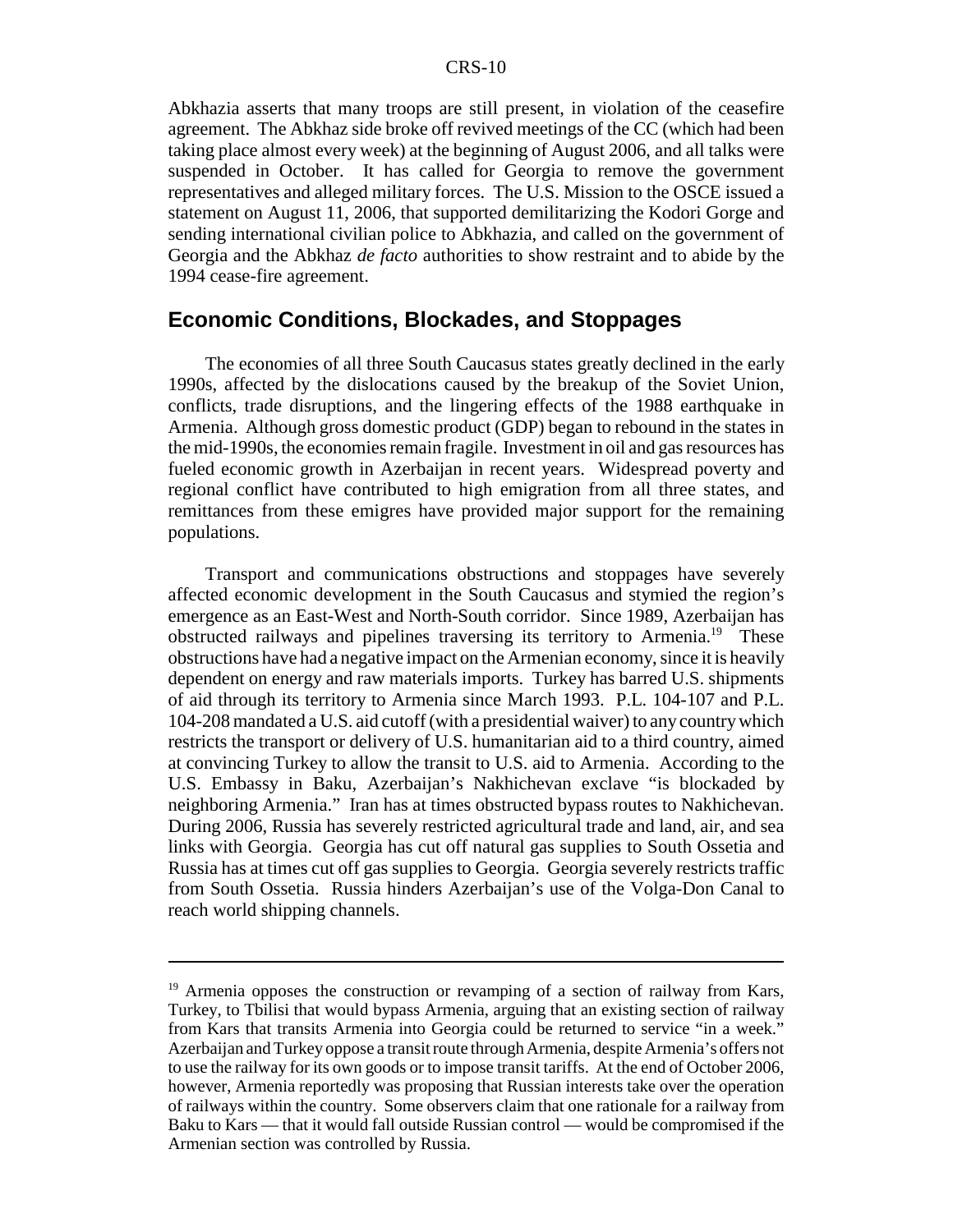#### CRS-11

## **Democratization and Human Rights Problems**

The non-governmental organization Human Rights Watch (HRW) in its annual report covering 2005 judged that the Armenian government had failed to improve its human rights record during the year. It alleged that torture and ill-treatment in police custody remained widespread. The government made little progress in combating corruption. HRW reported that torture and excessive use of force by Azerbaijani security forces also were widespread, and that Azerbaijani authorities had not taken adequate measures to prosecute personnel committing such abuses. There continued to be convictions of those widely considered to be political prisoners, and the government pressured independent media by limiting their access to printing and distribution facilities and by imposing fines for alleged defamation. In Georgia, human rights abuses continued in many areas, according to HRW. Although there was a reduction in reports in the capital (Tbilisi) of torture while in detention, outside Tbilisi, torture by police and security forces appeared to remain widespread.<sup>20</sup>

**Armenia.** In a February 2003 presidential election, none of the nine candidates received a required 50% plus one of the vote, forcing a run-off in March by the top two candidates, Kocharyan and People's Party head Stepan Demirchyan. OSCE and PACE observers concluded that the election did not meet international standards for a free and fair race, because of "widespread" ballot box stuffing, a lack of transparency in vote-counting, and other "serious" irregularities. In a May 25, 2003, legislative election, 6 out of 21 parties running passed a 5% hurdle and won seats in the party list section of the voting (75 of 131 deputies were elected by party lists). Prime Minister Andranik Margaryan's Republican Party won about 25% of the votes, the opposition Justice bloc (led by Demirchyan) won 14%, the pro-government Land of Laws Party won 12%, the pro-government Armenian Revolutionary Federation (ARF) won 10%, the opposition National Unity Movement won 10%, and the progovernment United Labor Party won 5%. The OSCE said that the election was "less flawed than the recent presidential poll, but still fell short of international standards." Proposed constitutional changes also were voted on but were not approved. A coalition government was formed by the Republican, Land of Laws, and ARF parties. $21$ 

New constitutional changes were drawn up for a planned November 27, 2005, popular referendum. The Venice Commission of the Council of Europe (COE) in July 2005 stated that these proposed changes would provide a "good basis for ensuring ... respect for human rights, democracy and the rule of law, and would pave the way to further European integration." Armenian officials announced that the constitutional referendum had been approved by 93.2% of 1.5 million voters, with a 65.4% turnout. A small delegation of monitors from the Parliamentary Assembly of the Council of Europe (PACE) reported observing ballot-box stuffing and few voters. Opposition parties, which boycotted the vote, alleged that the low observed

<sup>20</sup> Human Rights Watch. *World Report 2006*, January 2006.

<sup>21</sup> OSCE. Office of Democratic Institutions and Human Rights (ODIHR). *Final Report on the Presidential Election in Armenia*, April 28, 2003; *Final Report on the Parliamentary Elections in Armenia*, July 31, 2003.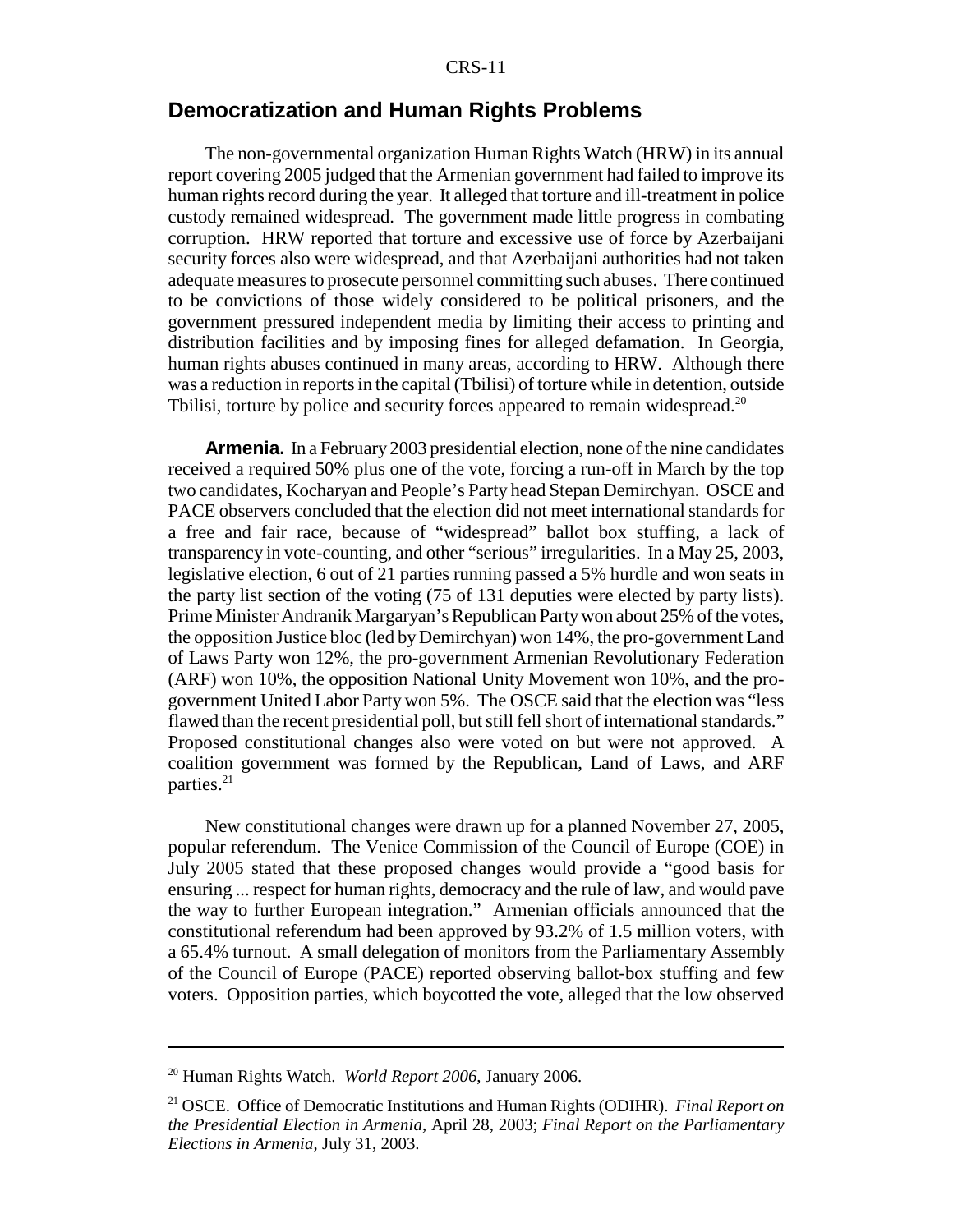turnout placed into question whether the required one-third of the electorate had actually voted.<sup>22</sup>

**Azerbaijan.** Ailing long-time ruler Heydar Aliyev withdrew from a scheduled October 15, 2003, presidential election in favor of his son, Ilkham Aliyev, who handily beat seven other candidates with about 77% of the vote. Protests alleging a rigged vote resulted in violence, and spurred arrests of hundreds of alleged The State Department expressed "deep disappointment" with "serious deficiencies" in the election and "extreme concern" about post-election violence and "politically-motivated arrests."<sup>23</sup>

Changes to the election law, some in line with proposals from the Venice Commission, were approved by the legislature in June 2005, including those making it easier for people to become candidates for a planned November 6, 2005, legislative election. However, the deputies rejected some of the most significant proposals, including a more equitable representation of political interests on electoral commissions. PACE emissaries visiting Azerbaijan in July raised concerns that myriad electoral officials accused of abuses in the 2000 legislative race remained in place. In May and October 2005, Aliyev ordered officials to abide by election law, and authorities permitted some opposition rallies. The October decree also led legislators to approve marking hands and permit outside-funded NGOs to monitor the election, as advocated by PACE. After the election, the U.S. State Department issued a statement praising democratization progress, but urging the government to address some electoral irregularities.<sup>24</sup>

Repeat elections were scheduled for May 2006 in ten constituencies where alleged irregularities took place. Many oppositionists refused to run in what they claimed would be another sham election. According to OSCE election monitors, the repeat race appeared to be an improvement over the November election, but irregularities needed to be addressed, including the composition of electoral commissions and interference by local officials in campaigns.25

During the run-up to the November 2005 election, authorities arrested several prominent officials on charges of coup-plotting. Further arrests on such charges have taken place since then. Some critics of the arrests claim that the defendants included former cohorts of Heydar Aliyev or others who simply opposed Ilkham's policies.

<sup>22</sup> PACE. *Constitutional Referendum in Armenia: General Compliance Marred by Incidents of Serious Abuse*, November 28, 2005.

<sup>23</sup> U.S. Department of State. *Press Statement: Presidential Election in Azerbaijan*, October 21, 2003.

<sup>24</sup> U.S. Department of State. *Press Statement: Azerbaijan Parliamentary Elections*, November 7, 2005. See also CRS Report RS22340, *Azerbaijan's Legislative Election*, by Jim Nichol.

<sup>25</sup> OSCE/ODIHR Mission. *Press Release: Partial Repeat Parliamentary Elections in Azerbaijan Underscore Continuing Need for Electoral Reform*, May 15, 2006; Alman Mir Ismail, "The Changing Nature of Azerbaijani Elections," *Central Asia - Caucasus Analyst*, May 17, 2006.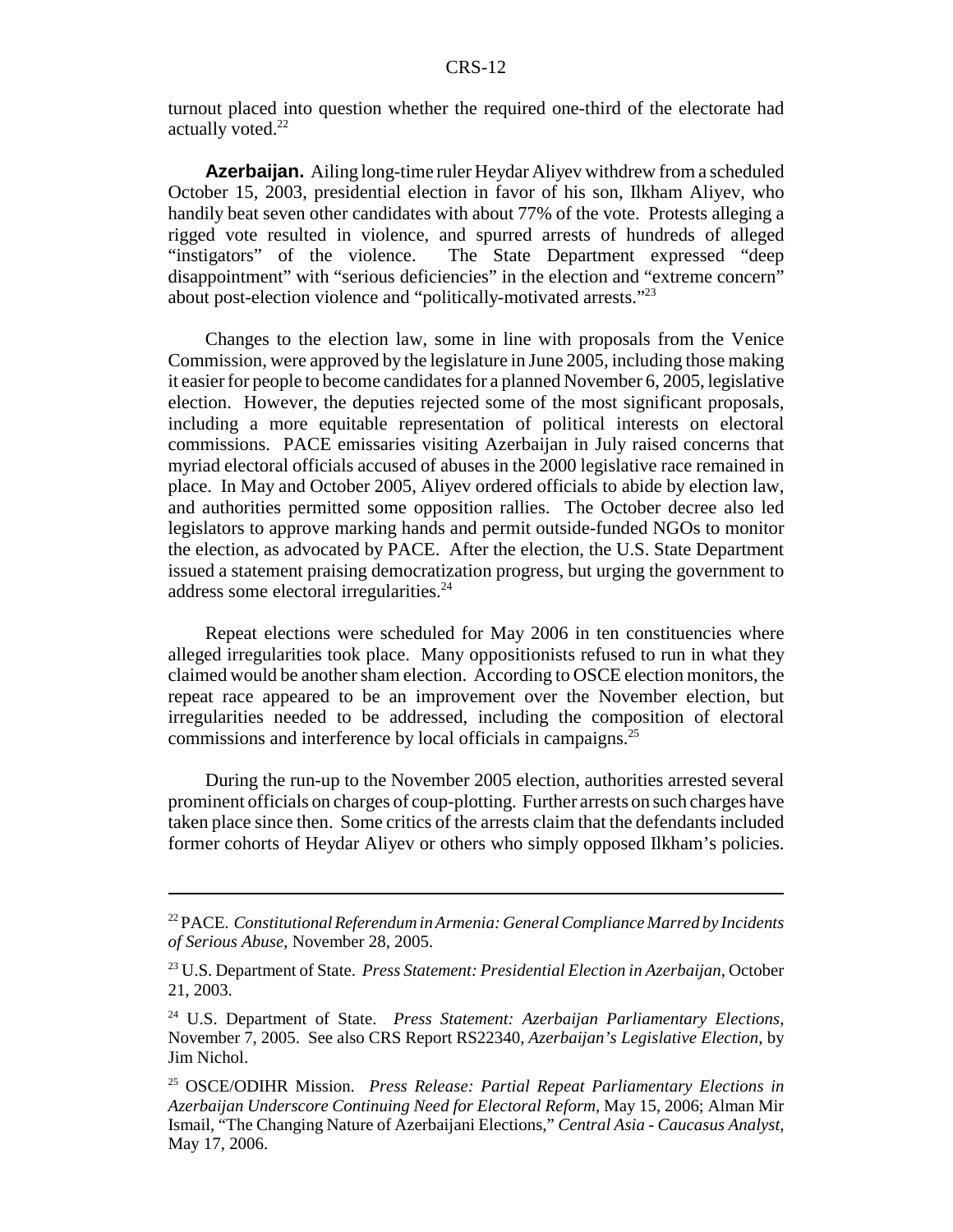Senator John McCain has been among those concerned about the lengthy detention without formal charges or a trial of Farhad Aliyev, the former minister of economic development (no relation to Ilkham Aliyev), and his brother Fariq Aliyev, the former head of the Azpetrol private oil firm. On July 12, 2006, three leading members of the Yeni Fiklir opposition youth organization were convicted of coup plotting. The U.S. embassy in Azerbaijan raised concerns about the impartiality of the court proceedings. Although arrested on charges of coup-plotting, several officials have been convicted on lesser charges. In August 2006, former finance minister Fikrat Yusifov was sentenced to 18 months on the charge of illegal weapon possession. In September 2006, the deputy chairman of the Democratic Party of Azerbaijan, Natiq Afandiyev, was sentenced to five years on the same charge. In October 2006, former head of the presidential administration Akif Muradverdiyev was sentenced to six years in prison on charges of bribe-taking and embezzlement.<sup>26</sup>

Meeting with visiting President Aliyev in late April 2006, President Bush hailed the "alliance" between the two countries and Azerbaijan's "understand[ing] that democracy is the wave of the future." At a conference before the summit, Aliyev asserted that he had been democratically elected, that "we have all the major freedoms," and that his jails hold no political prisoners. After the U.S. visit, the Azerbaijani foreign minister stated that it marked Azerbaijan's emerging role as the major power in the South Caucasus region. Some human rights and other observers criticized the summit as providing undue U.S. support to a nondemocratic leader.<sup>27</sup> Answering this criticism, Deputy Assistant Secretary of State Bryza stated in June 2006 that "just because Azerbaijan hasn't gone as far as we would like on democracy doesn't mean we're going to ignore our energy interests or our military interests. That's not to say that our energy interests or our military interests or our counterterrorism interests are driving us to ignore democracy.... We have to pursue a balance."<sup>28</sup>

**Georgia.** Georgia experienced increased political instability in the 2000s as President Shevardnadze appeared less committed to economic and democratic reforms. Polls before a November 2, 2003 legislative race and exit polling during the race suggested that the opposition National Movement (NM) and the United Democrats (UD) would win the largest shares of seats in the party list vote. Instead, mostly pro-Shevardnadze candidates were declared winners. Demonstrators launched a peaceful "rose revolution" that led to Shevardnadze's resignation on November 23. Russia and the United States appeared to cooperate during the crisis to urge Georgians to abjure violence.

UD and NM agreed to co-sponsor NM head Saakashvili for a January 4, 2004, presidential election. He received 96% of 2.2 million popular votes from a field of five candidates. OSCE observers judged the vote as bringing Georgia closer to

<sup>26</sup> Rovshan Ismayilov, *Eurasia Daily Monitor*, October 30, 2006.

<sup>27</sup> The White House. Office of the Press Secretary. *President Bush Welcomes President Aliyev of Azerbaijan to the White House*, April 28, 2006; *OSIC*, May 2, 2006, Doc. No. CEP-950092; Council on Foreign Relations. *A Conversation with Ilkham Aliyev*, April 26, 2006.

<sup>&</sup>lt;sup>28</sup> RFE/RL, June 23, 2006.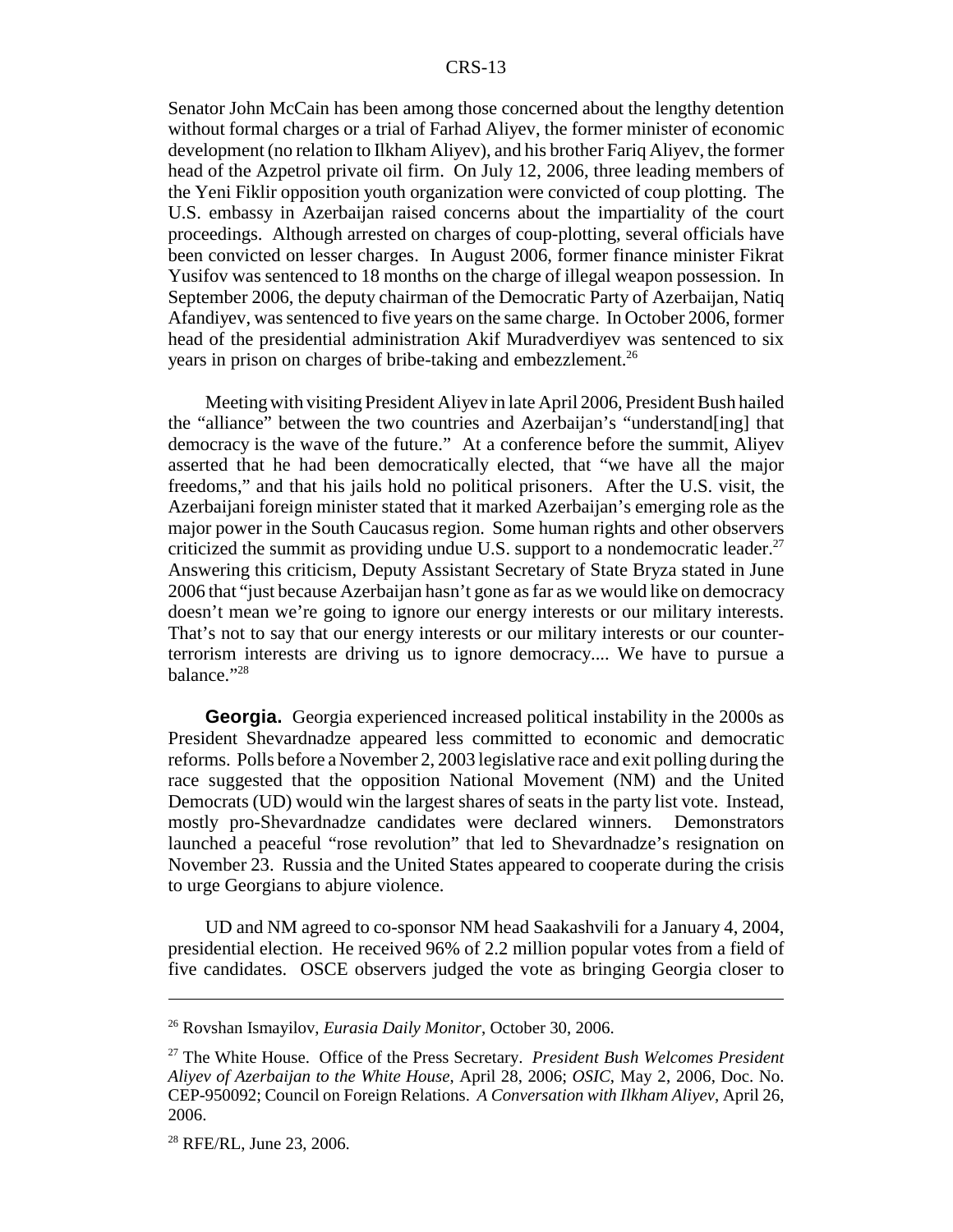#### CRS-14

meeting democratic electoral standards. The legislature, headed by UD co-leader Nino Burjanadze, approved constitutional amendments in February 2004 that created the post of prime minister and confirmed UD co-leader Zurab Zhvania for the post. After Zhvania's death in early 2005, his colleague Zurab Noghaideli replaced him.<sup>29</sup> Legislative elections were held on March 28, 2004 involving 150 party list seats (winners of district seats in November retained them). NM and BD ran on a joint list and captured 67.2% of 1.53 million votes, giving the bloc a majority of seats, seemingly ensuring firm legislative support for Saakashvili's policies. The OSCE judged the election as the most democratic since Georgia's independence.

President Bush visited Georgia on May 9-10, 2005, and praised its "rose revolution" for "inspiring democratic reformers" and freedom "from the Black Sea to the Caspian and to the Persian Gulf and beyond." President Saakashvili hailed the Bush visit as marking "final confirmation that Georgia is an independent country whose borders and territory are inviolable" and stressed that the U.S.-Georgian "partnership" ultimately was based on "our shared belief in freedom" and was the reason Georgia had sent troops to Iraq to end "enslavement" there.<sup>30</sup>

Four officials in the Interior Ministry were sentenced in early July 2006 to 7-8 years in prison on charges of murdering a young Tbilisi banker in January. Georgian opposition politicians and others unsuccessfully called for Saakashvili to fire Interior Minister Vano Merabishvili and bring other alleged perpetrators to justice. After the verdict, the Minister for Separatist Conflicts, Georgy Khaindrava, joined this call, The murder contributed to a legislative boycott by opposition deputies and fueled widescale public protests. Khaindrava was not named to a new government formed in late July 2006. In September 2006, the government arrested officials belonging to the Justice Party and the Conservative-Monarchic Party and other oppositionists on charges of coup-plotting.

Some observers warned that public discontent over the murder case could contribute to gains for opposition parties in 69 local/city council elections scheduled for October 5, 2006, but National Movement candidates won a majority of seats. According to OSCE and COE election observers, the contests generally respected fundamental freedoms, but the use of administrative resources appeared to be a problem. They praised the election as marking a new phase of democratization, because the city councils are empowered to elect mayors who had been previously appointed by the president (the reforms fall short of direct elections of mayors).<sup>31</sup> Some Georgian observers claim that Saakashvili's reforms demonstrate that Soviet successor states can democratize and that this example threatens regimes in Belarus and Russia that argue that such reforms are culturally inappropriate. These observers allege that President Putin has reacted by ratcheting up economic pressure on Georgia

<sup>29</sup> For background, see CRS Report RS21685, *Coup in Georgia [Republic]: Recent Developments and Implications*, by Jim Nichol.

<sup>30</sup> The White House. Office of the Press Secretary. *President and President Saakashvili Discuss NATO, Democracy*, May 10, 2005. See also President Saakashvili's remarks in *OSIC*, May 4, 2005, Doc. No. CEP-26020.

<sup>31</sup> OSCE. Office for Democratic Institutions and Human Rights. *Press Release*, October 6, 2006.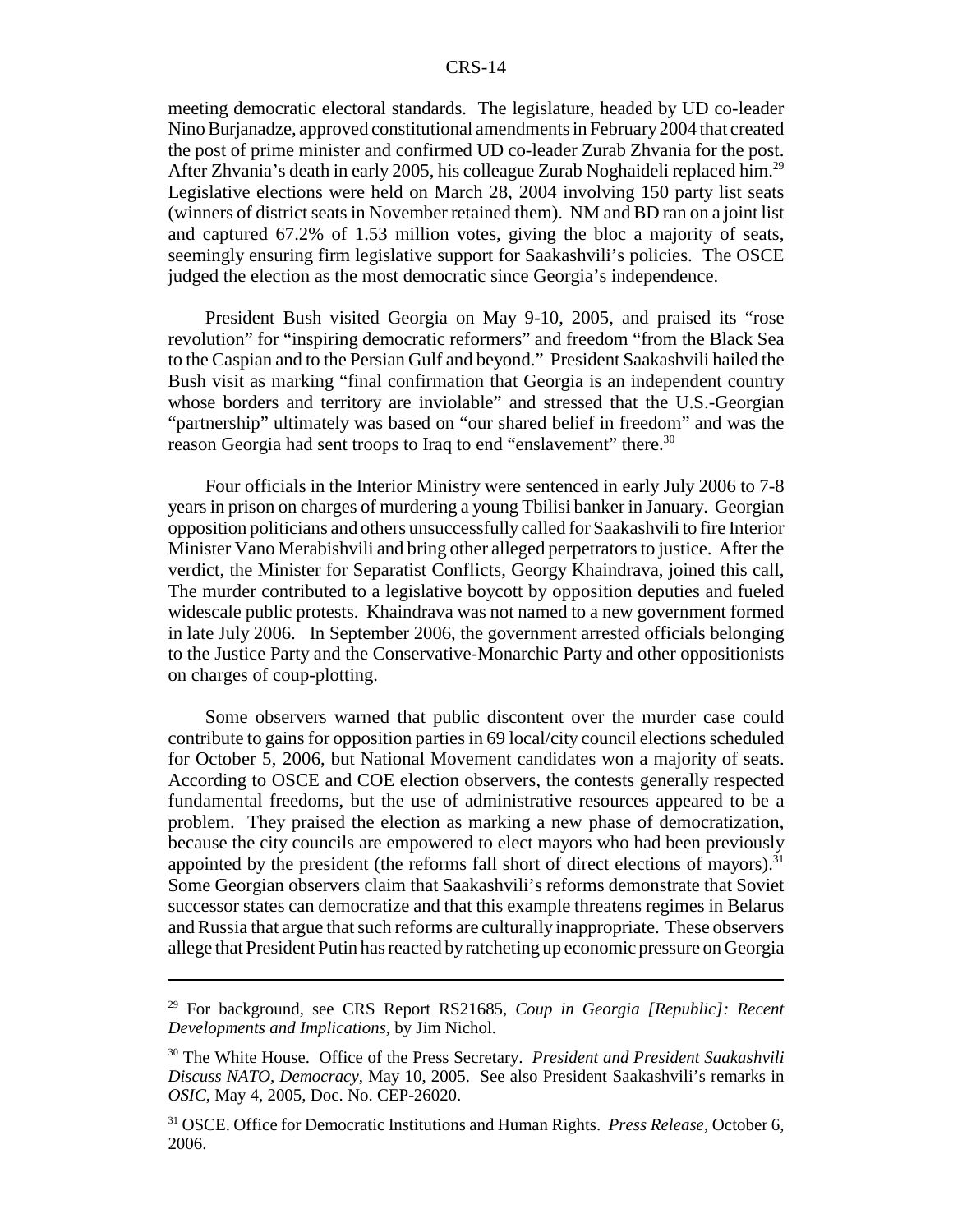to reduce Saakashvili's popularity in Georgia and so encourage "regime change," but that the wins by most National Movement candidates in recent municipal elections indicate that this tactic is not working.

## **The South Caucasus's External Security Context**

#### **Russian Involvement in the Region**

After Vladimir Putin became president in 1999, Russia appeared to place great strategic importance on maintaining influence in the South Caucasus region. But although such efforts appeared initially successful, several developments since 2003 may have altered this assessment, including the "rose revolution" in Georgia, NATO's increased ties with Armenia and Georgia, the completion of the Baku-Tbilisi-Ceyhan oil pipeline (and construction on an associated gas pipeline), Russia's ongoing concerns about security in its North Caucasus regions (including Chechnya), and Russia's agreement to close its remaining military bases in Georgia.

Recently, Russia has appeared to place its highest priority on exercising influence in the region in the economic sphere (particularly energy) and slightly less priority on influence in the military-strategic and domestic political spheres. Russia has viewed Islamic fundamentalism as a growing threat to the region, but has cooperated with Iran on some issues to counter Turkish and U.S. influence. Russia has tried to stop ethnic "undesirables," drugs, weapons, and other contraband from entering its borders. It has quashed separatism in its North Caucasus areas while seemingly backing it in the South Caucasus. It is the main source of security and economic support for separatist Abkhazia and South Ossetia.<sup>32</sup>

The South Caucasian states have responded in various ways to Russian influence. Armenia has close security and economic ties with Russia, given its unresolved NK conflict and grievances against Turkey. Georgia has attempted to end Russia's military presence and support to separatists. Azerbaijan has been concerned about Russia's ties with Armenia, has worked to ensure that its energy resources are not controlled by Russia, and has limited Russia's military presence, but also has tried to cooperate with Russia on some regional issues.

NATO's September 21, 2006, approval of an "Intensified Dialogue" with Georgia on reforms needed that might lead to membership appeared to contribute to heightened concerns in Russia about NATO enlargement and about an increased U.S. presence in the South Caucasus. Russia's foreign and defense ministers harshly criticized the NATO decision in terms indicating that they viewed such ties as a loss of Russian influence.

Georgia's arrest of four Russian servicemen in late September 2006 on charges of espionage and plotting to overthrow the government heightened tensions between

<sup>32 &</sup>quot;Separatist Abkhazia a Paradise for Russian Tourists," *Agence France Presse,* July 19 2006; "Breakaway Region's Fate in Limbo as Tbilisi and Moscow Tussle for Control," *Agence France Presse,* July 19 2006.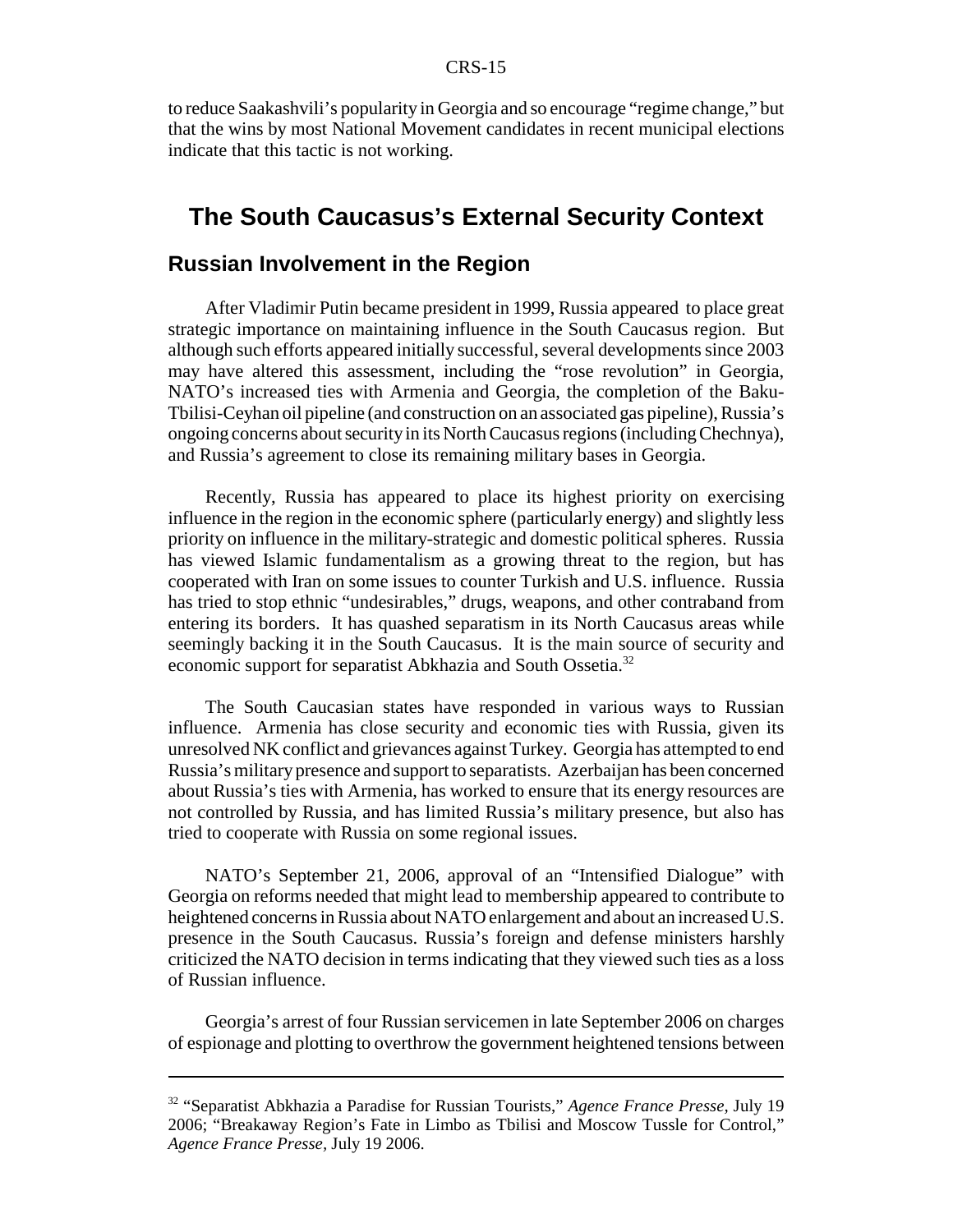Georgia and Russia. Although Georgia handed over the servicemen on October 2, Russia retaliated in a form viewed as troubling by many international observers, including cutting off financial flows to Georgia, raiding ethnic Georgian-owned businesses, expelling hundreds of Georgians, and compiling lists of ethnic Georgians in the public schools. On October 17, 2006, the EU's External Relations Council called on both sides to "tone down public rhetoric" and open diplomatic dialogue, but it also stressed "its grave concern at the measures adopted by [Russia] against Georgia.... The Council urges [Russia] not to pursue measures targeting [ethnic] Georgians" in Russia. The head of the Council, Benita Ferrero-Waldner, emphasized that actions in Russia targeting ethnic Georgians "are extremely worrying" and "cannot contribute to a return to calm" in Russia-Georgia relations. At an EU-Russia meeting on October 20, 2006, Russian President Putin reportedly blamed worsening Russia-Georgia ties on Georgia and warned that Georgia's relations with Abkhazia and South Ossetia were "developing in the direction of possible bloodshed."<sup>33</sup> Saakashvili finally was received by Putin in late November 2006 during the former's visit to Moscow to attend a CIS meeting, but reportedly there was no progress in improving relations.

**Caspian Energy Resources.** Russia has tried to play a major role in future oil production and transportation in the Caspian Sea region. At the May 2002 U.S.- Russia summit, the two presidents issued a joint statement endorsing multiple pipeline routes, implying Russia's non-opposition to plans to build oil and gas pipelines from Azerbaijan to Turkey that do not transit Russia. In early 2004, however, a Russian official stated that Putin wanted to ensure that the greatest volume of Caspian energy flowed through Russia.<sup>34</sup> Armenia and Georgia are heavily reliant on Russian gas supplies, and Azerbaijan has imported some Russian gas pending the development of its own gas fields.

In early 2006, Russia charged all three states much more for gas and requested new price hikes in late 2006. In the case of Georgia, Russia's state-controlled Gazprom gas firm announced in early November 2006 that it will cut off gas supplies to Georgia by the end of the year unless Georgia agrees to a 100% price hike or concedes its main gas pipeline to Gazprom. Spurred by Russia's economic sanctions and this announcement, Georgia is pursuing alternative energy sources but still will need to import some Russian gas this winter or face a shortfall, according to most observers. Georgia is negotiating a standby agreement for Iranian gas supplies and hopes to receive some Azerbaijani gas via the new South Caucasus Pipeline (see also below, *Energy Resources*).

<sup>&</sup>lt;sup>33</sup> Council of the European Union. 2756th Council Meeting. General Affairs and External Relations. *Press Release: Provisional Version*, 13340/06 (Presse 265), October 16-17, 2006. In December 2006, Putin repeated this assertion that Georgian "militarization" was solely responsible for the poor bilateral relations. *RIA Novosti*, December 7, 2006.

<sup>34</sup> The White House. Office of the Press Secretary. *Joint Statement by President George W. Bush and President Vladimir V. Putin on the New U.S.-Russian Energy Dialogue*, May 24, 2005. For the statement by Viktor Kalyuzhny, Putin's Special Envoy to the Talks on the Legal Status of the Caspian Sea, see *OSIC*, April 6, 2004, Doc. No. CEP-17.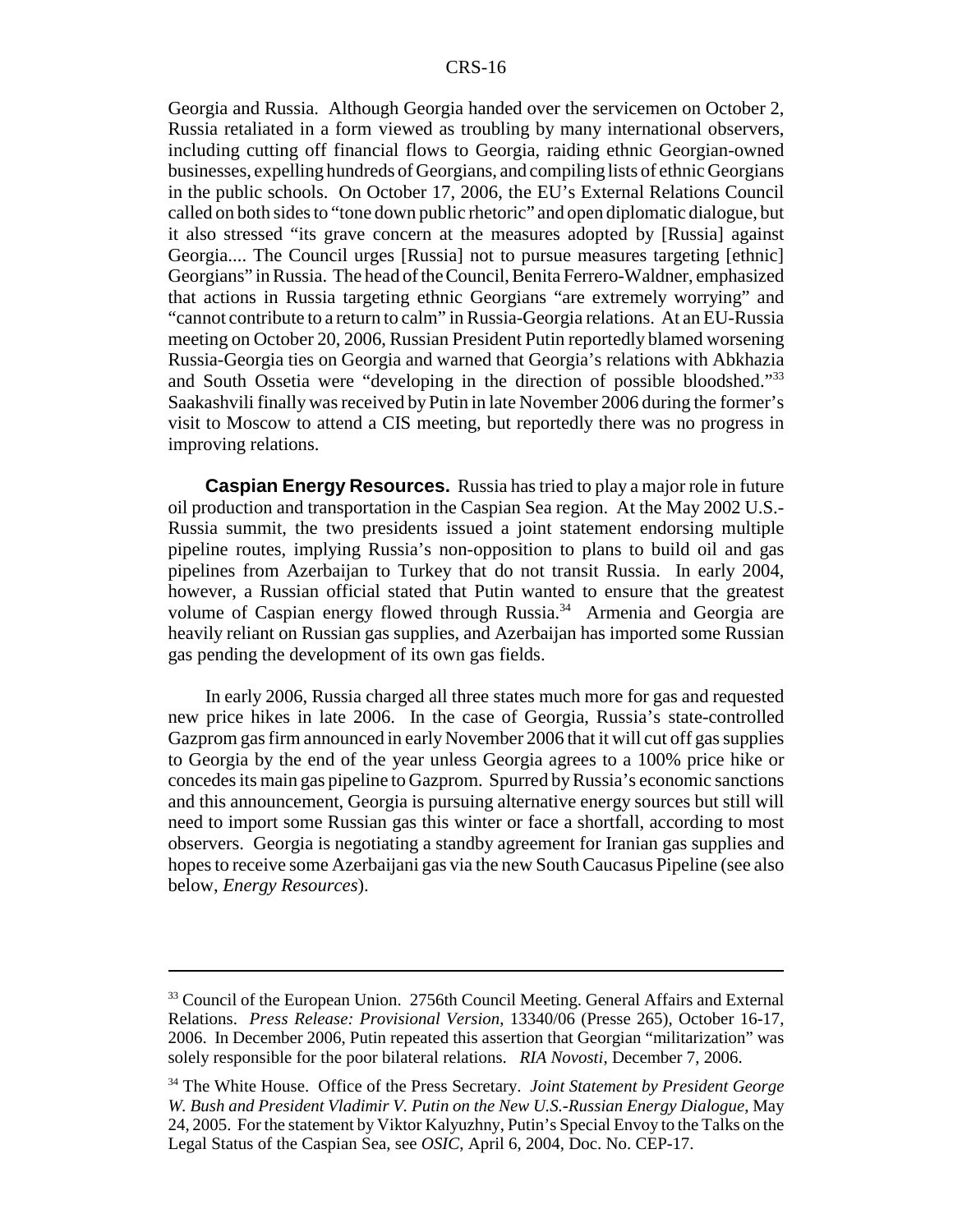#### CRS-17

**Military-Strategic Interests.** Russia's armed presence in the South Caucasus has been multifaceted, including thousands of military base personnel, "peacekeepers," and border troops. The first step by Russia in maintaining a military presence in the region was the signing of the Commonwealth of Independent States (CIS) Collective Security Treaty (CST) by Armenia, Russia, and others in 1992, which pledges the members to consult in the event of a threat to one or several members, and to provide mutual aid if attacked (Azerbaijan and Georgia withdrew in 1999).<sup>35</sup> Russia also secured permission for two military bases in Armenia and four in Georgia. Russian border troops guard Armenia's borders with Turkey and Iran. The total number of Russian troops in Armenia has been estimated at about 3,500. Armenia has argued that its Russian bases provide for regional stability by protecting it from attack. More than 100,000 Russian troops also are stationed nearby in the North Caucasus.<sup>36</sup> In 1993, Azerbaijan was the first Eurasian state to get Russian troops to withdraw, except at the Gabala radar site in northern Azerbaijan. (Giving up on closing the site, in January 2002 Azerbaijan signed a 10 year lease agreement with Russia permitting up to 1,500 troops there.)

After the September 11, 2001 terrorist attacks in the United States, Russia stepped up its claims that Georgia harbored Chechen terrorists (with links to Al Qaeda) who used Georgia as a staging ground for attacks into Chechnya. The United States expressed "unequivocal opposition" to military intervention by Russia inside Georgia. Georgia launched a policing effort in its northern Pankisi Gorge in late 2002 that somewhat reduced tensions over this issue. In February 2004, Saakashvili reportedly pledged during a Moscow visit to combat "Wahabbis" (referring to Islamic extremists) in Georgia, including those hiding in the Gorge and others that Russia alleged were transiting Georgia to fight in Chechnya. In April 2006, Azerbaijan convicted 16 people on charges that they had received terrorist training from Al Qaeda operatives in the Pankisi Gorge. Russia's security service reported at the end of November 2006 that it had killed Al Qaeda member Faris Yusef Amirat (aliases included Abu Haf and Amzhet). It alleged that he had hidden in the Pankisi Gorge during the winter of 2005-2006, had operated in Chechnya this past summer, and was returning to the Gorge when he was killed in Russia's Dagestan region.<sup>37</sup>

*Russian "Peacekeepers.***"** The Georgian legislature in October 2005 called on the government to certify by July 2006 that the activities undertaken by Russian "peacekeepers" in Georgia's breakaway regions of Abkhazia and South Ossetian were contributing to peace settlements. If the government was unable to make these certifications as stipulated, then it must request that the "peacekeepers" leave,

<sup>&</sup>lt;sup>35</sup> According to Armenian Foreign Minister Oskanyan, Article 4 of the CST ("in case an act of aggression is committed against any of the member-states, all other member-states will render it necessary assistance, including military, as well as provide support with the means at their disposal through an exercise of the right to collective defense") pertains to aggression from outside the CIS, so does not pertain to the Armenia-Azerbaijan conflict (since Azerbaijan is a member of the CIS). Interview, October 26, 2006.

<sup>36</sup> *The Military Balance 2005-2006.* London: International Institute of Strategic Studies, 2005.

<sup>37</sup> *OSIC*, November 27, 2006, Doc. No. CEP-358003. For background, see CRS Report RS21319, *Georgia's Pankisi Gorge*, by Jim Nichol.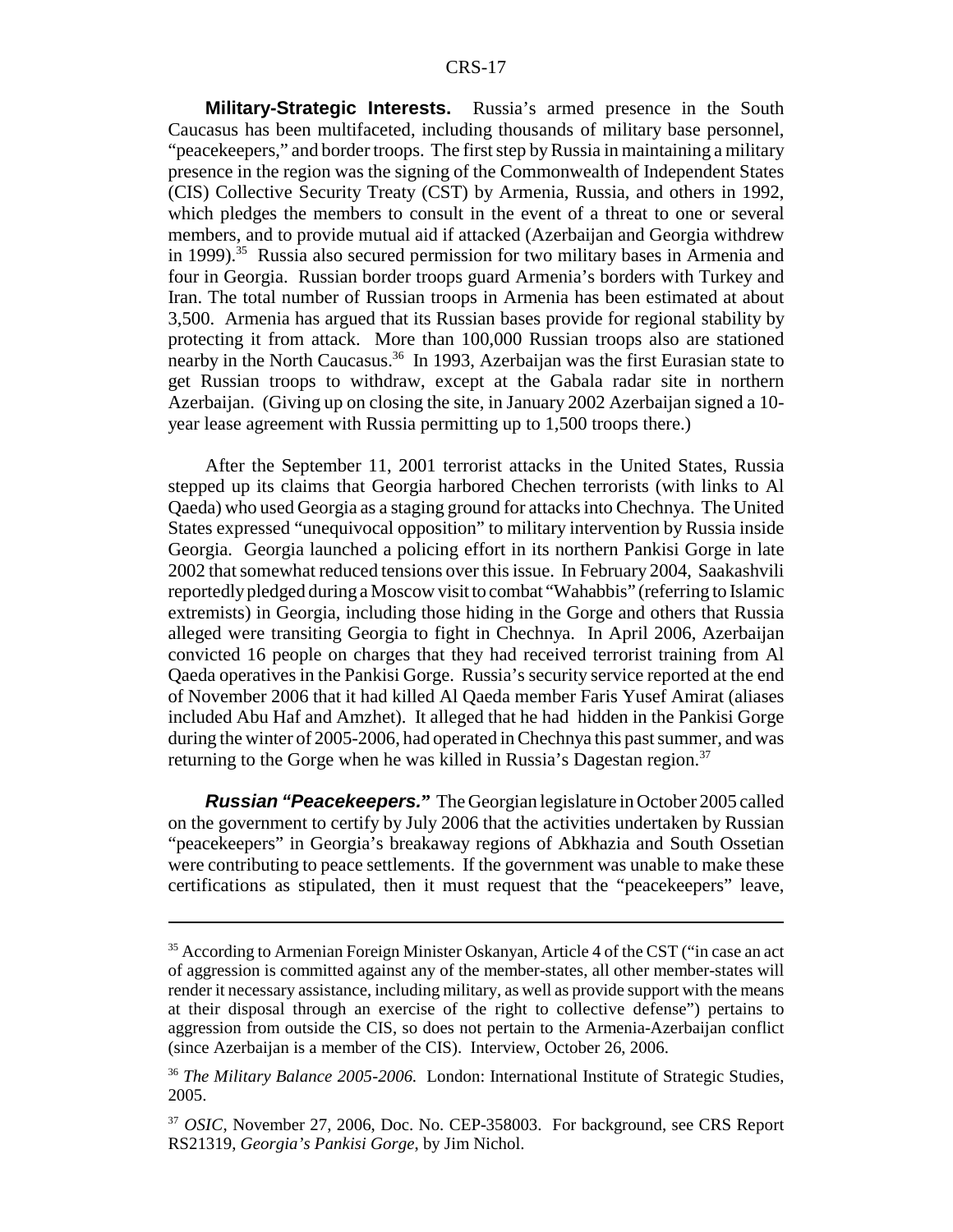according to the resolution. A Georgian National Military Strategy document released in November 2005 was blunt, terming Russian "peacekeepers" and bases security threats.

In February 2006 Georgia's legislature approved a resolution calling for the president to revoke the 1992 agreement providing for Russian "peacekeeping" in South Ossetia. The resolution accused Russia of aiming to annex the region and urged greater international involvement in peacekeeping and a peace settlement. The U.S. State Department has urged Georgia not to abandon the existing peace process. Appearing to fuel Georgia's concerns, Russian President Vladimir Putin rhetorically asked in January 2006 why Russia should not recognize the independence of Georgia's breakaway Abkhazia and South Ossetia regions, if some countries come to recognize Serbia's Kosovo region.<sup>38</sup> More recently, Russia's Foreign Ministry spokesman Mikhail Kamynin stated in mid-2006 that "we respect the principal of territorial integrity. But when this integrity is applied to Georgia, it is more a possible state than a political-legal reality." He argued that South Ossetia was calling for self-determination, so that Georgia's "political-legal reality" was in limbo pending the outcome of settlement talks between the region and Georgia.<sup>39</sup>

Since the Georgian government did not certify that Russian "peacekeepers" contributed to peace settlements in Abkhazia and South Ossetia, the Georgian legislature in mid-July 2006 approved a resolution calling on the government to replace the Russian "peacekeepers" with an international police contingent. No deadline was specified. Following the passage of the resolution, Saakashvili directed the government to explore diplomatic negotiations with Russia to implement it. Russia's Foreign Minister Sergey Lavrov denounced the resolution as war-mongering and warned Georgia that Russian "peacekeepers" would protect "our citizens" in South Ossetia and Abkhazia from attack by Georgia (Russia has granted citizenship to the majority of Abkhazians and South Ossetians).

*Russia's Bases in Georgia.* In 1999, Russia and Georgia agreed to provisions of the adapted Conventional Armed Forces in Europe (CFE) Treaty calling for Russia to reduce weaponry at its four bases in Georgia, to close two of the bases (at Gudauta and Vaziani) by July 2001, and to complete negotiations during 2000 on the status of the other two bases (at Batumi and Akhalkalaki). The Treaty remains unratified by NATO signatories until Russia satisfies these and other conditions. On July 1, 2001, Georgia reported that Russia had turned over the Vaziani base. Russia declared in June 2002 that it had closed its Gudauta base, but that 320 troops would remain to support Russian "peacekeepers" taking leave at the base. Georgia objects to this stance. Georgia's Deputy Defense Minister stated in September 2006 that there were about 3,000 Russian troops at facilities in Georgia.<sup>40</sup>

<sup>38</sup> *OSIC*, January 31, 2006, Doc. No. CEP-27075.

<sup>39 &</sup>quot;Georgian Integrity More Possible Than Real: Russia," *Agence France Presse*, June 1, 2006.

<sup>40</sup> *OSIC*, September 20, 2006, Doc. No. CEP-950087.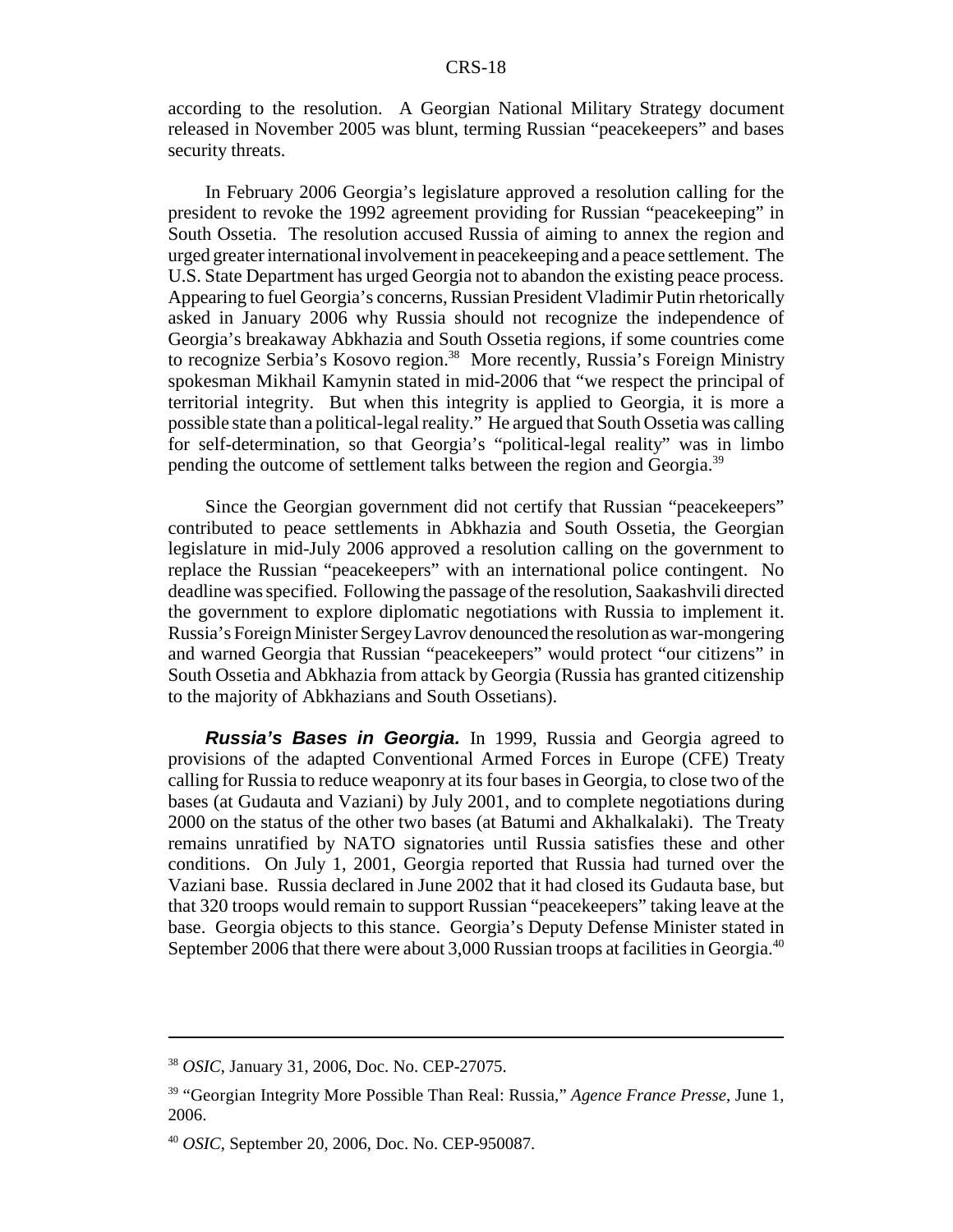#### CRS-19

The Georgian legislature in March 2005 passed a resolution calling for Russia to agree by mid-May on closing the bases or face various restrictions on base operations. This pressure, and perhaps the U.S. presidential visit (see above), spurred Russia to agree with Georgia in late May on setting the end of 2008 as the deadline for closing the bases. Putin explained that his military General Staff had assured him that the bases were Cold War-era relics of no strategic importance to Russia.<sup>41</sup> The two countries agreed that the base at Akhalkalaki would be closed by October 2007, and that Batumi would be closed by October 2008.

Some in Georgia have criticized a provision of the agreement that permits some Russian materiel, personnel, and infrastructure to remain at Batumi as part of a prospective joint anti-terrorist center. The accord did not mention Gudauta. In early 2006, Georgia's then-Defense Minister Irakli Okruashvili reportedly asserted that Gudauta remained a "fully functioning" Russian base. Russian and Abkhaz officials reject this claim. In May 2006, Abkhazia hosted a visit by members of NATO's Parliamentary Assembly, but the delegation reportedly was blocked from visiting the Gudauta base.<sup>42</sup>

#### **The Roles of Turkey, Iran, and Others**

The United States has generally viewed Turkey as able to foster pro-Western policies and discourage Iranian interference in the South Caucasus states, though favoring Azerbaijan in the NK conflict. Critics of Turkey's larger role in the region caution that the United States and NATO might be drawn by their ties with Turkey into regional imbroglios. Turkey seeks good relations with Azerbaijan and Georgia and some contacts with Armenia, while trying to limit Russian and Iranian influence. Azerbaijan likewise views Turkey as a major ally against such influence, and to balance Armenia's ties with Russia. Armenia is a member of the Black Sea Economic Cooperation organization, along with Turkey, and the two states have established consular relations. Obstacles to better Armenian-Turkish relations include Turkey's rejection of Armenians' claims of genocide in 1915-1923 and its support for Azerbaijan in the NK conflict. Georgia has an abiding interest in ties with the approximately one million Georgians residing in Turkey and the approximately 50,000 residing in Iran, and has signed friendship treaties with both states. Turkey is one of Georgia's primary trade partners. Turkey hopes to benefit from the construction of new pipelines delivering oil and gas westward from the Caspian Sea.

Iran's goals in the South Caucasus include discouraging Western powers such as Turkey and the United States from gaining influence (Iran's goal of containing Russia conflicts with its cooperation with Russia on these interests), ending regional instability that might threaten its own territorial integrity, and building economic links. A major share of the world's Azerbaijanis reside in Iran (estimates range from 6-12 million), as well as about 200,000 Armenians. Ethnic consciousness among

<sup>41</sup> *OSIC*, May 24, 2005, Doc. No. CEP-378001.

<sup>42</sup> *OSIC*, March 31, 2006, Doc. No. CEP-950202; April 21, 2006, Doc. No. CEP-20003; May 2, 2006, Doc. No. CEP-950141; May 4, 2006, Doc. No. CEP-20004; May 12, 2006, Doc. No. CEP-27137.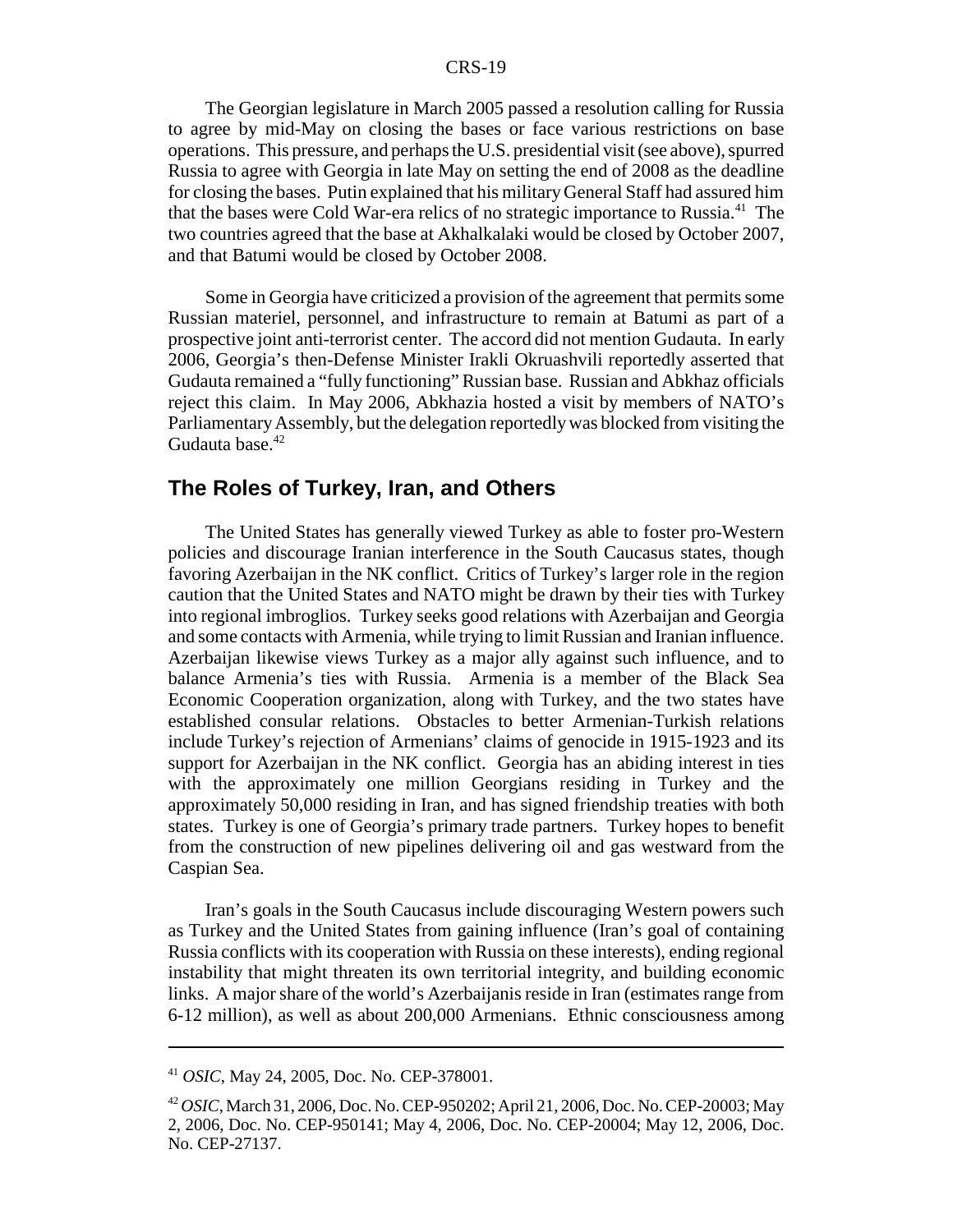some "Southern Azerbaijanis" in Iran has grown. Azerbaijani elites fear Iraniansupported Islamic extremism and object to Iranian support to Armenia. Iran has growing trade ties with Armenia and Georgia, but its trade with Azerbaijan has declined. To block the West and Azerbaijan from developing Caspian Sea energy, Iran long has insisted on either common control by the littoral states or the division of the seabed into five equal sectors. Some thawing in Azerbaijani-Iranian relations has occurred in 2005-2006 with the long-delayed opening of an Azerbaijani consulate in Tabriz and various leadership summits. In recent months, Iran has boosted its diplomacy in the region, perhaps to counter growing concern about its nuclear programs. U.S. policy aims to contain Iran's threats to U.S. interests.<sup>43</sup>

Among non-bordering states, the United States and European states are the most influential in the South Caucasus in terms of aid, trade, exchanges, and other ties. U.S. and European goals in the region are broadly compatible, involving integrating it into the West and preventing an anti-Western orientation, opening it to trade and transport, obtaining energy resources, and helping it become peaceful, stable, and democratic. As part of its European Neighborhood Policy, the EU signed Action Plans with the three regional states in November 2006 that it hoped would foster both European and regional integration. The South Caucasus region has developed some economic and political ties with other Black Sea and Caspian Sea littoral states, besides those discussed above. Azerbaijan shares with Central Asian states common linguistic and religious ties and concerns about some common neighbors (Iran and Russia). The South Caucasian and Central Asian states are concerned about ongoing terrorist threats and drug trafficking from Afghanistan. Central Asia's increasing ties with the South Caucasus make it more dependent on stability in the region.

## **U.S. Aid Overview**

The United States is the largest bilateral aid donor by far to Armenia and Georgia, and the two states are among the five Eurasian states that each have received more than \$1 billion in U.S. aid FY1992-FY2005 (the others are Russia, Ukraine, and Kazakhstan, which have received sizeable CTR funds). See **Table 1**. U.S. assistance to the region has included FREEDOM Support Act (FSA) programs, food aid (U.S. Department of Agriculture), Peace Corps, and security assistance. Armenia and Georgia have regularly ranked among the top world states in terms of per capita U.S. aid, indicating the high level of concern within the Administration and Congress. Foreign Operations Appropriations for FY1998 (P.L. 105-118) created a new South Caucasian funding category, which still exists, to emphasize regional peace and development. Besides bilateral aid, the United States contributes to multilateral organizations such as the International Monetary Fund and the World Bank that aid the region. In perspective, cumulative EU aid to the region over 1992- 2004 has totaled about \$1.4 billion. In 2004 the EU invited the South Caucasus states to participate in a "Wider Europe" program of enhanced aid, trade, and political ties.

<sup>43</sup> See CRS Report RL32048, *Iran: U.S. Concerns and Policy Responses*, by Kenneth Katzman.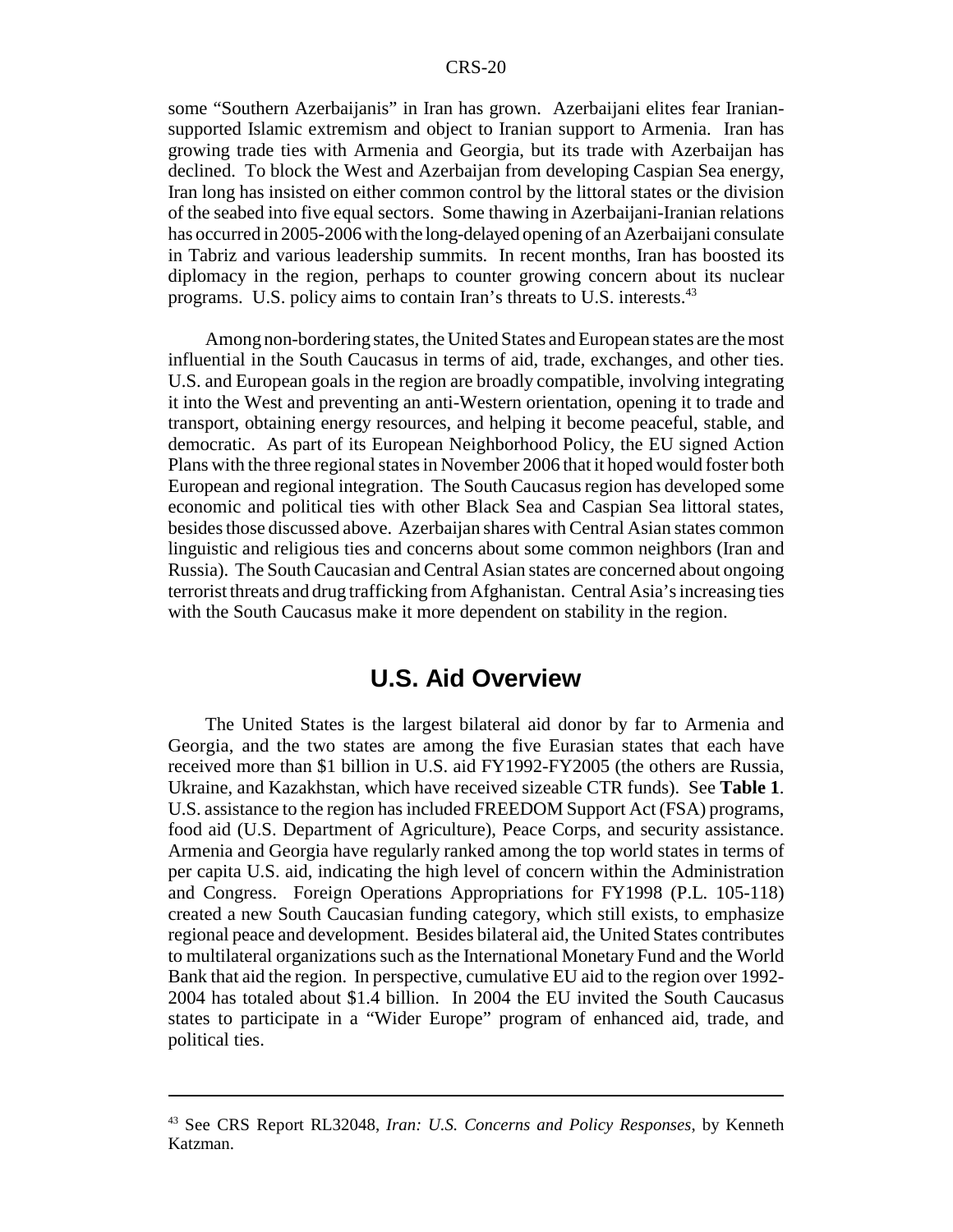#### CRS-21

In January 2004, Congress authorized a major new global assistance program, the Millennium Challenge Account (Section D of P.L. 108-199). A newly established Millennium Challenge Corporation (MCC) approved a five-year, \$295.3 million agreement (termed a "compact") with Georgia in August 2005 to improve a road from Javakheti to Samtskhe, repair a gas pipeline, create a small business investment fund, set up agricultural grants, and improve municipal and rural water supply, sanitation, irrigation, roads, and solid waste treatment. Reportedly, the MCC plans to spend \$51.7 million in Georgia in 2006. In December 2005, the MCC approved a five-year, \$235.65 million compact with Armenia — to bolster rural agriculture through road-building and irrigation and marketing projects — but raised concerns about the November 2005 constitutional referendum. Following assurances by Foreign Minister Oskanyan that Armenia would address democratization shortfalls, the MCC indicated that the compact would be signed.<sup>44</sup>

Foreign Operations Appropriations for FY2006 was signed into law November 14, 2005 (H.R. 3057; P.L. 109-102). It called for \$75 million in FREEDOM Support Act aid to Armenia (\$20 million above the request), \$35 million for Azerbaijan, and \$67 million for Georgia. It called for \$12 million in Foreign Military Financing for Georgia and \$5 million each for Armenia and Azerbaijan. It also supported \$750,000 in International Military Education and Training aid each for Armenia and Azerbaijan. The conferees (H.Rept. 109-265) agreed that at least \$3 million would be provided to address ongoing humanitarian needs in Nagorno-Karabakh.

<sup>44</sup> Millennium Challenge Corporation. *Ambassador Danilovich's letter to Armenian President Robert Kocharyan*, December 16, 2005; *Press Release: Millennium Challenge Corporation Board Approves Armenia Compact but Expresses Concern Regarding Irregularities in the November Referendum*, December 19, 2005; and *Ambassador Danilovich's letter to Armenian President Robert Kocharyan*, January 18, 2006, [http://www.mca.gov]. See also Armenian Foreign Ministry. *Oskanyan Thanks MCC for Millennium Compact*, January 12, 2006, [http://www.armeniaforeignministry.com].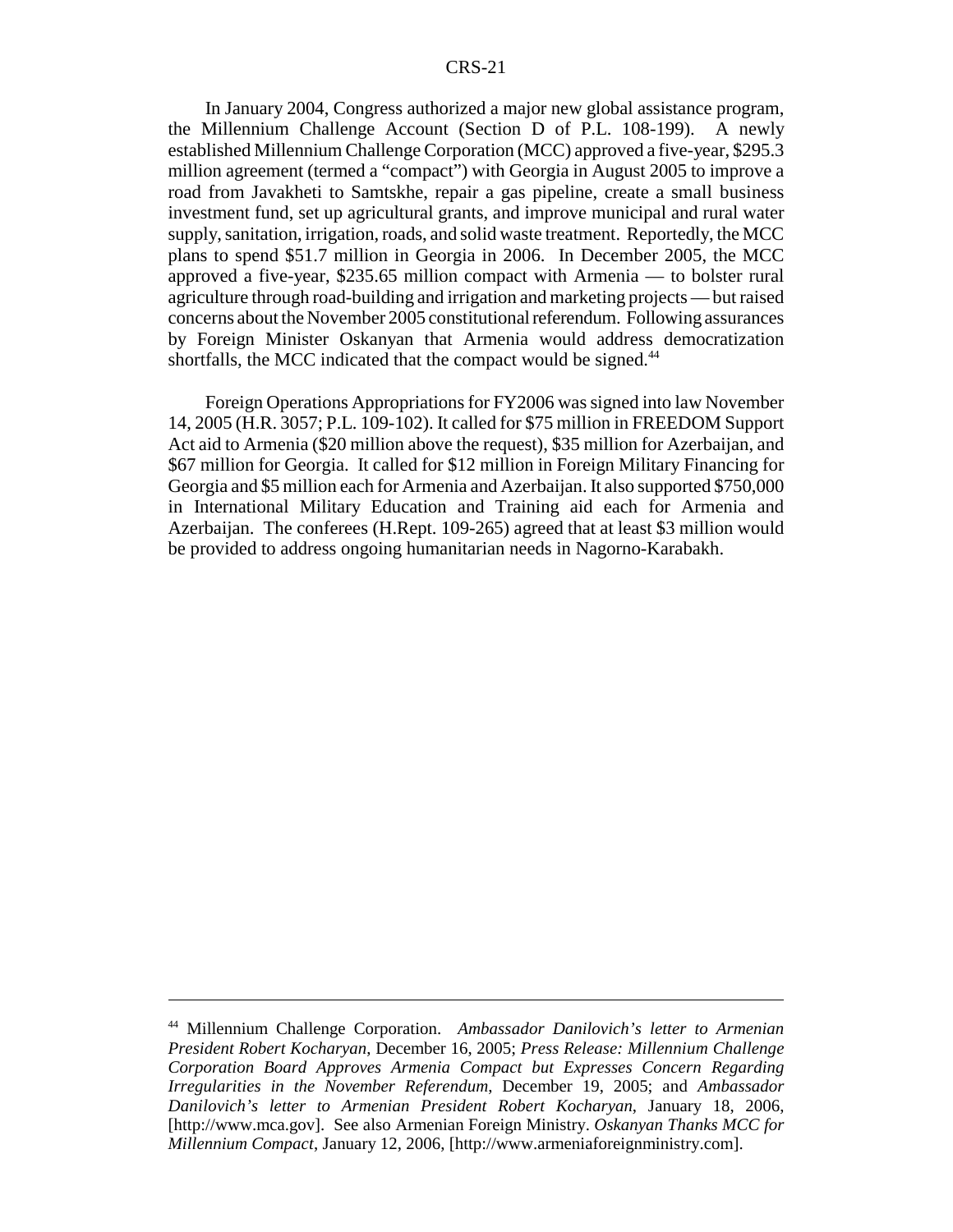#### CRS-22

## **U.S. Security Assistance**

The United States has provided some security assistance to the region, and bolstered such aid after September 11, 2001, though overall aid amounts to the countries did not increase post-September 11 as they did in regard to the Central Asian "front line" states in the war on terrorists in Afghanistan (see **Table 1**). In testimony in March 2005, Gen. James Jones, head of U.S. European Command (EUCOM), stated that "the Caucasus is increasingly important to our interests. Its air corridor has become a crucial lifeline between coalition forces in Afghanistan and our bases in Europe. Caspian oil, carried through the Caucasus, may constitute as much as 25 percent of the world's growth in oil production over the next five years ... This region is a geographical pivot point in the spread of democracy and free market economies to the states of Central and Southwest Asia."45

EUCOM initiatives in the region include the Sustainment and Stability Operations Program (SSOP) in Georgia, the South Caucasus Clearinghouse, the Caspian Guard program, and the Caspian Hydrocarbons initiative.<sup>46</sup> The 16-month SSOP was launched in early 2005 as a follow-on to the Georgia Train and Equip Program (GTEP).<sup>47</sup> Funded at \$60.5 million, SSOP provided training for four battalions (2,000 troops), in part to support U.S.-led coalition operations. In July 2006, the United States announced that the SSOP would be extended another year and funded at \$30 million.<sup>48</sup> The Clearinghouse aims to facilitate cooperation by sharing data on security assistance among both donor and recipient countries. Gen. Jones testified that the Caspian Guard program, launched in 2003, enhances and coordinates security assistance provided by U.S. agencies to establish an "integrated airspace, maritime and border control regime" for Azerbaijan and Kazakhstan. The Hydrocarbons initiative provides maritime security and crisis response and consequence management aid to help the regional states protect their pipelines and other energy transport to the West. The United States acknowledged in late 2005 that it had supplied two maritime surveillance radars to help detect and direct interdiction of illicit weapons of mass destruction and other trafficking in the Caspian Sea.49 Gen. Charles Wald, deputy head of EUCOM, in November 2004 suggested that the

48 U.S. Allocates \$30 mln for SSOP Army Training Program, *Civil Georgia*, July 17, 2006.

<sup>45</sup> U.S. Senate. Committee on Armed Services. *Testimony by Gen. James Jones*, March 1, 2005. See also CRS Report RL30679, *Armenia, Azerbaijan, and Georgia: Security Issues and Implications for U.S. Interests*, by Jim Nichol.

<sup>46</sup> Senate Armed Services Committee. Statement of General James L. Jones, USMC, Commander, United States European Command, March 1, 2005.

<sup>&</sup>lt;sup>47</sup> U.S. officials explained that the \$64 million GTEP carried out in 2002-2004 would help Georgian military, security, and border forces to combat Chechen, Arab, Afghani, Al Qaeda, and other terrorists who allegedly had infiltrated Georgia. Some of these terrorists allegedly had fled U.S.-led coalition operations in Afghanistan, so the GTEP was initially linked to OEF. Other reported U.S. aims include bolstering Georgia's ability to guard its energy pipelines and ensuring internal stability. The program formally ended in April 2004.

<sup>49 &</sup>quot;Two Radar Stations Become Operational in Azerbaijan under the U.S.-Funded Caspian Guard Initiative," *International Export Control Observer*, Center for Non-proliferation Studies, Monterey Institute of International Studies, November 2005.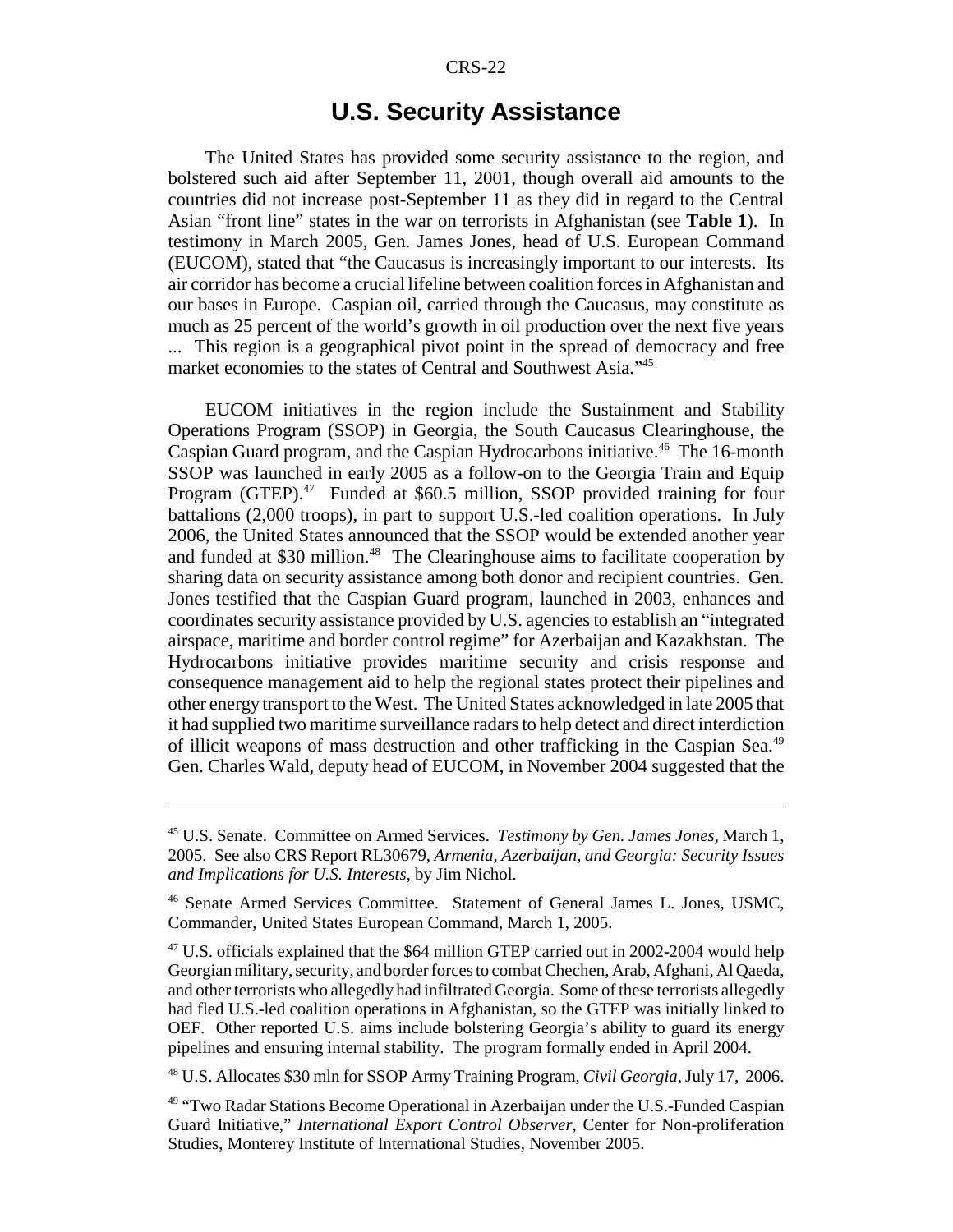Administration was exploring the establishment of "cooperative security locations" (CSLs) — sites without a full-time U.S. military presence that are used for refueling and short-duration deployments — in Azerbaijan or Georgia.<sup>50</sup>

All three regional states joined NATO's Partnership for Peace (PFP) in 1994. The June 2004 NATO summit pledged enhanced attention to the South Caucasian and Central Asian PFP members. A Special Representative of the NATO Secretary General was appointed to encourage democratic civil-military relations, transparency in defense planning and budgeting, and enhanced force inter-operability with NATO. In 2004-2005, all three states agreed with NATO to participate in Individual Partnership Action Plans (IPAPs) for military and civil-military reforms. On September 21, 2006, NATO approved Georgia's application for "Intensified Dialogue" with the alliance, ostensibly because of Georgia's military reform progress, although NATO also emphasized that much more reform work needed to be done before Georgia might be considered for NATO membership.<sup>51</sup> Although the United States reportedly urged that Georgia be considered for a Membership Action Plan (MAP; preparatory to membership), NATO's Riga Summit in November 2006 reaffirmed support for an intensified dialogue to assist Georgia in implementing reforms. $52$ 

Troops from Armenia, Azerbaijan, and Georgia serve as peacekeepers in NATO-led operations in Kosovo and the latter two states support NATO-led operations in Afghanistan. There reportedly have been some fistfights and even a murder involving Armenians and Azerbaijanis during PFP activities. NATO cancelled a PFP exercise in Azerbaijan in September 2004, stating that Azerbaijan had violated NATO principles of inclusiveness by refusing to host Armenian forces.

Until waived, Section 907 had prohibited much U.S. security aid to Azerbaijan, including Foreign Military Financing (FMF), and International Military Education & Training (IMET). Under U.S. policy, similar aid had not been provided to Azerbaijan's fellow combatant Armenia. From 1993-2002, both had been on the Munitions List of countries ineligible for U.S. arms transfers. Since the waiver provision to Section 907 was enacted, some Members have maintained that the Armenian-Azerbaijani military balance is preserved by providing equal amounts (parity) in IMET and FMF assistance to each country. In FY2005, the conference report (H.Rept. 108-792) on H.R. 4818 (P.L. 108-447; Consolidated Appropriations) directed that FMF funding for Armenia be boosted to match that for Azerbaijan (from

<sup>50</sup> Vince Crawley, *Army Times*, November 22, 2004.

<sup>51</sup> As a sign of this optimism, Giorgia Baramidze, Georgia's Minister for European and Euro-Atlantic Integration, has stated that Georgia has hopes of joining a NATO Membership Action Plan in 2007 and of becoming a member of NATO in 2008.

<sup>52</sup> NATO. North Atlantic Council. *Riga Summit Declaration*, November 29, 2006. President Bush stated that the United States supported Georgia's NATO membership. Remarks By President Bush In Riga, Latvia, *PR Newswire*, November 28, 2006. Sen. Richard Lugar urged soon granting Georgia a MAP and suggested that NATO's energy security would be facilitated by eventually offering NATO membership to Azerbaijan and Kazakhstan. Senator Lugar Delivers Remarks at the Riga Summit, Latvia, *Congressional Quarterly Transcripts*, November 27, 2006.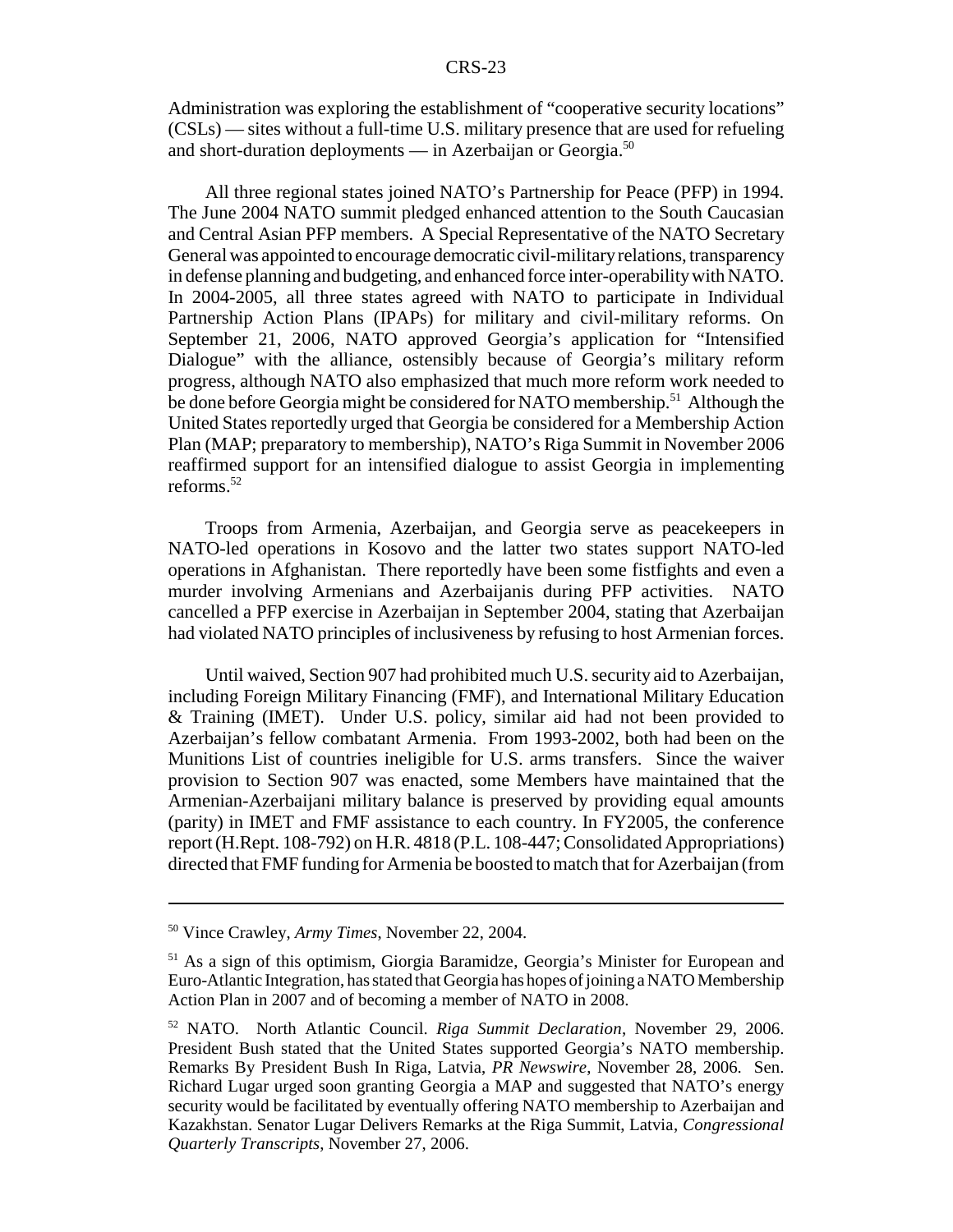\$2 million as requested to \$8 million). The Members appeared to reject the Administration's assurances that the disparate aid would not affect the Armenia-Azerbaijan military balance or undermine peace talks. Apparently in anticipation of similar congressional calls, the Administration's FY2006 foreign aid budget requested equal amounts of FMF as well as IMET for each country. However, the FY2007 budget request called for more such aid for Azerbaijan than for Armenia. Foreign Operations Appropriations for FY2007 (H.R. 5522), as passed by the House on June 9, 2006, provides equal amounts of \$3.5 million in FMF and \$790,000 in IMET for Armenia and Azerbaijan. The Senate Appropriations Committee (S.Rept. 109-277; July 10, 2006) also supports these amounts.

## **U.S. Trade and Investment**

The Bush Administration and others maintain that U.S. support for privatization and the creation of free markets directly serve U.S. national interests by opening markets for U.S. goods and services and sources of energy and minerals. Among U.S. economic links with the region, bilateral trade agreements providing for normal trade relations for products have been signed and entered into force with all three states. Bilateral investment treaties providing national treatment guarantees have entered into force. U.S. investment is highest in Azerbaijan's energy sector, but rampant corruption in the three regional states otherwise has discouraged investors. With U.S. support, in June 2000 Georgia became the second Eurasian state (after Kyrgyzstan) to be admitted to the WTO. The application of Title IV of the Trade Act of 1974, including the Jackson-Vanik amendment, was terminated with respect to Georgia in December 2000, so its products receive permanent nondiscriminatory (normal trade relations or NTR) treatment. Armenia was admitted into WTO in December 2002. The application of Title IV was terminated with respect to Armenia in January 2005.

## **Energy Resources and U.S. Policy**

The U.S. Energy Department reports estimates of 7-13 billion barrels of proven oil reserves, and estimates of 30 trillion cubic feet of proven natural gas reserves in Azerbaijan.<sup>53</sup> U.S. policy goals regarding energy resources in Central Asia and the South Caucasus have included supporting the sovereignty of the states, their ties to the West, and U.S. private investment; breaking Russia's monopoly over oil and gas transport routes by encouraging the building of pipelines that do not traverse Russia; promoting Western energy security through diversified suppliers; assisting ally Turkey; and opposing the building of pipelines that transit Iran. These goals are reflected in the Administration's 2001 energy policy report.<sup>54</sup> It recommended that the President direct U.S. agencies to support building the Baku-Tbilisi-Ceyhan (BTC) oil pipeline, expedite use of the pipeline by oil firms operating in Kazakhstan, and

<sup>53</sup> U.S. Department of Energy. Energy Information Administration. *Azerbaijan Country Analysis Brief*, June 2005.

<sup>54</sup> The White House. The National Energy Policy Development Group. *Reliable, Affordable, and Environmentally Sound Energy for America's Future*, May 16, 2001.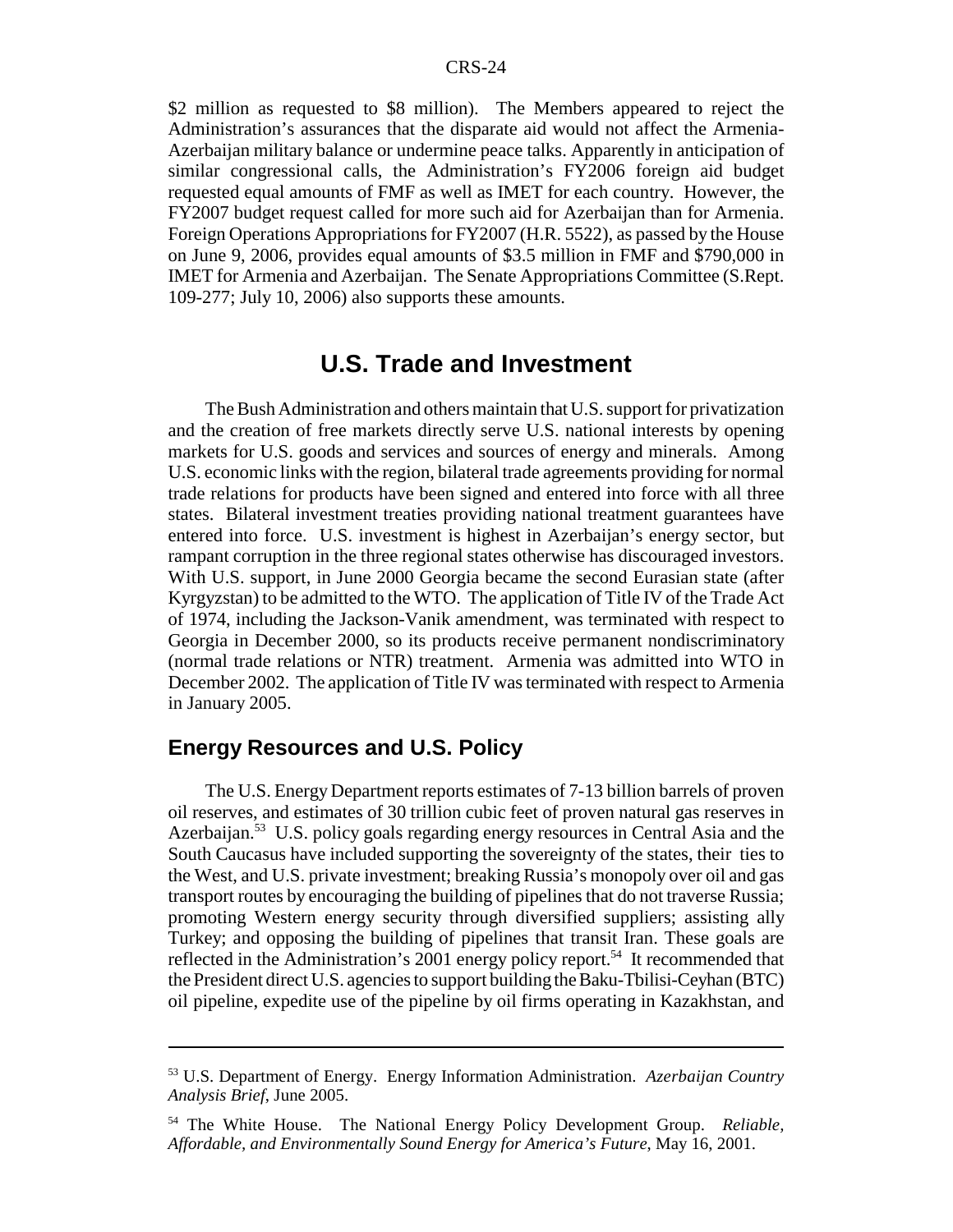support constructing a gas pipeline to export Azerbaijani gas. Since September 11, 2001, the Administration has emphasized U.S. vulnerability to possible energy supply disruptions and its commitment to Caspian energy development. Critics argue that oil from the Caspian region will amount to less than 4% of world supplies. Senator John Kerry in late July 2005 criticized H.R. 6, the Energy Policy Act (P.L. 109-58), by arguing that it did not address the U.S. over-dependency on foreign oil, which was necessitating U.S. training of security forces "to guard oil facilities around the Caspian Sea."55

The United States launched a campaign in 1997 stressing the strategic importance of the BTC route as part of an "Eurasian Transport Corridor." In November 1999, Azerbaijan, Georgia, Turkey, and Kazakhstan signed the "Istanbul Protocol" on construction of the 1,040-mile BTC oil pipeline. In August 2002, the BTC Company (which includes U.S. firms Conoco-Phillips, Amerada Hess, and Chevron) was formed to construct, own, and operate the oil pipeline. Azerbaijani media reported at the end of May 2006 that the first tanker began on-loading oil at Ceyhan. A gas pipeline to Turkey (termed the South Caucasus Pipeline or SCP) is being built by the Shah Deniz and SCP Partners (which includes Iran, with construction work by U.S. firm McDermott). Georgia will receive some of this gas, reducing its reliance on Russian gas. Some in Armenia object to lack of access to these pipelines. In May 2006, Armenia agreed to relinquish various energy assets to Russian firms as partial payment for a price increase in Russian gas. Some critics have alleged that Russia now has virtual control over Armenia's energy supplies.<sup>56</sup>

Faced in late 2006 with new requests from Gazprom to increase gas prices, Georgia has explored agreements with Iran and Azerbaijan for winter supplies. In mid-November 2006, visiting Deputy Assistant Secretary Bryza reportedly indicated that the United States did not object to short-term supply agreements between Georgia and Iran in the case of urgent winter energy needs. This stance reportedly was reiterated by U.S. Ambassador to Georgia John Tefft in late November, although he also voiced U.S. opposition to long-term agreements that would jeopardize Georgia's energy independence.

<sup>55</sup> *Congressional Record*, July 28, 2005, p. S9263.

<sup>&</sup>lt;sup>56</sup> Despite earlier denials, Armenian officials announced on October 31, 2006, that Gazprom would assume control of an Iranian-Armenian gas pipeline currently under construction. According to analyst Vladimir Socor, this acquisition may provide Gazprom with another source of inexpensive foreign gas so that it may boost sales of its own gas to Europe. Also, this acquisition may indicate Russia's intent to block use of Armenia as a pipeline route independent of Russian control. *Eurasian Daily Monitor*, November 3, 2006. See also RFE/RL, *Armenia Report*, October 31, 2006.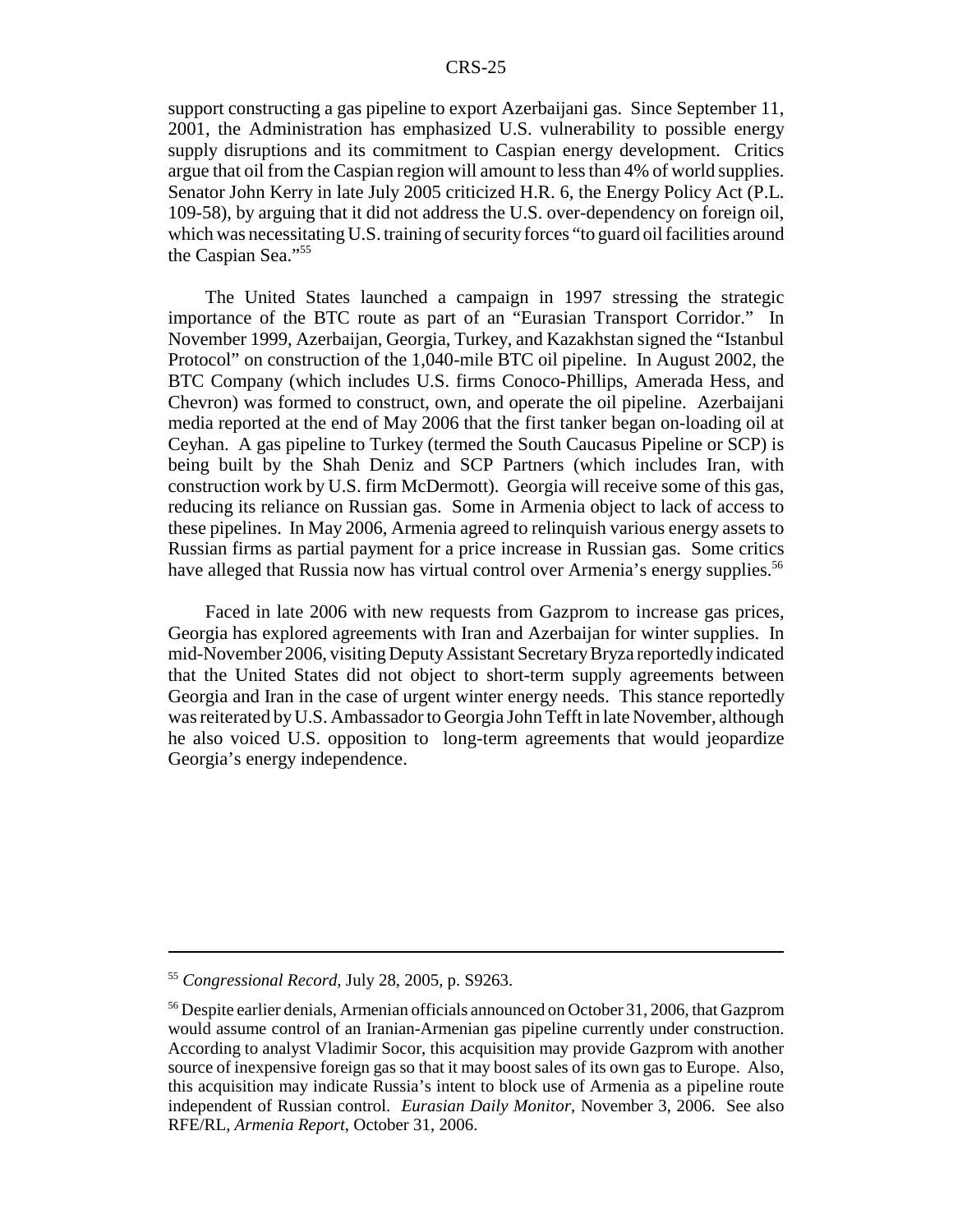## **109th Congress Legislation**

#### **H.Con.Res. 195 (Schiff)**

Commemorating the Armenian Genocide of 1915-1923. Introduced June 29, 2005. The Committee on International Relations on September 15, 2005, ordered it to be reported.

#### **H.R. 3361 (Knollenberg)/S. 2461 (Santorum)**

To prohibit U.S. assistance to develop or promote any rail connections or railway-related connections that traverse or connect Baku, Azerbaijan; Tbilisi, Georgia; and Kars, Turkey, and that specifically exclude cities in Armenia. H.R. 3361 was introduced on July 20, 2005. S. 2461 was introduced on March 28, 2006.

#### **H.R. 5068 (Pryce)/S. 3938 (Crapo)**

The Export-Import Bank Re-authorization Act of 2006. Prohibits the Bank from guaranteeing or insuring or extending credit in connection with the export of any good or service relating to the development or promotion of any railway connection or railway-related connection that does not traverse or connect with Armenia and does traverse or connect Baku, Tbilisi, and Kars. S. 3938 passed Senate on September 30, 2006, and the House on December 6, 2006, and was cleared for the White House.

#### **H.R. 3103 (Schiff)**

To direct the Secretary of State to submit a report outlining the steps taken and plans made by the United States to end Turkey's blockade of Armenia. Introduced June 29, 2005.

#### **H.R. 5122 (Hunter)**

National Defense Authorization Act for FY2007. Sec. 1022 restates and revises Defense Department authority to provide support for counter-drug activities of certain foreign governments. Adds Azerbaijan as eligible for assistance, including possible nonlethal equipment, boats, aircraft, and vehicles. Amount obligated and expended is not to exceed \$40 million in FY2006 or \$60 million in FY2007 or FY2008. Sec. 1025 calls for the Defense Secretary to submit a report by the end of 2006 updating the interagency counter-narcotics plan for Afghanistan and South and Central Asia (and including Azerbaijan). Introduced on April 6, 2006. Passed House on May 11, 2006. The Senate struck all after the Enacting Clause and substituted the language of S. 2766. Adds Armenia and Azerbaijan as eligible for counter-drug support. Amount is not to exceed \$40 million in FY2006 or \$80 million in FY2007 or FY2008. Passed Senate on June 22, 2006. Conference report (H.Rept. 109-702) approved by the House on September 29, 2006, and by the Senate on September 30, 2006. Signed into law on October 17, 2006 (P.L. 109-364).

#### **H.R. 5522 (Kolbe)**

Foreign Operations, Export Financing, and Related Programs Appropriations Bill, 2007. Introduced on June 5, 2006. Passed the House on June 9, 2006. Reported in Senate with an amendment in the nature of a substitute on July 10, 2006. H.Rept. 109-486 recommends \$62 million in FREEDOM Support Act aid for Armenia, \$29 million for Azerbaijan, and \$55 million for Georgia. Also states that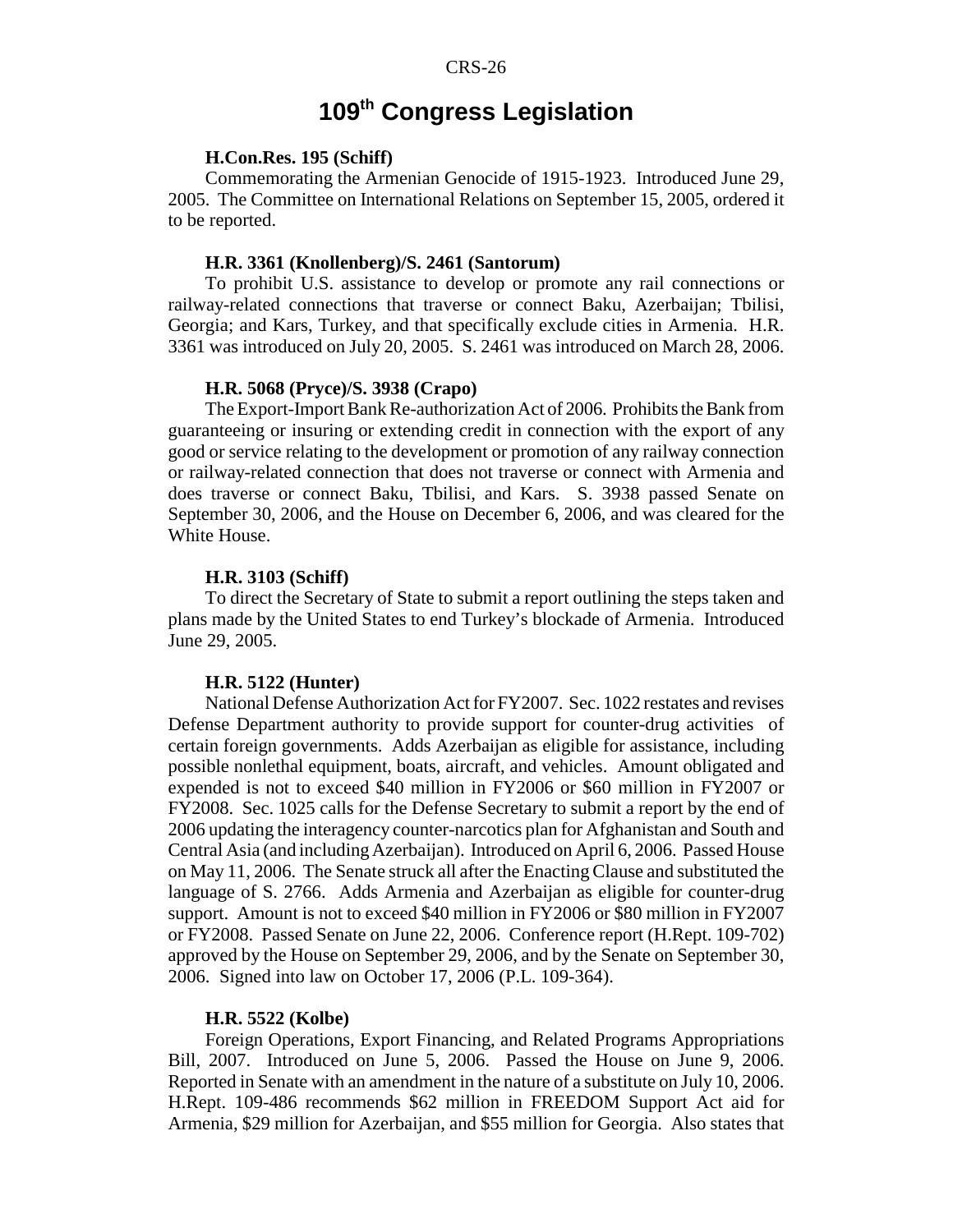committee members are encouraged by democratization efforts in Azerbaijan and appreciate the country's support for the global war on terror. Recommends equal amounts of \$790,000 for IMET and \$3.5 million for FMF for Armenia and Azerbaijan. S.Rept. 109-277 recommends \$34.201 million in FREEDOM Support Act aid for Armenia and \$50.743 million for Georgia. Recommends equal amounts of \$790,000 for IMET and \$3.5 million for FMF for Armenia and Azerbaijan. Among other programs, recommends for Armenia \$5.839 million in Child Survival and Maternal Health Program Funds (CSHPF), \$9.96 million in Democracy Fund (DF) aid, \$2.04 million for Non-proliferation, Anti-terrorism, De-mining, and Related Programs (NADR), and \$1.814 million for the Peace Corps (total is \$58.144 million). Recommends \$5 million from FREEDOM Support Act regional account for Nagorno Karabakh. Recommends for Azerbaijan \$1.703 million in CSHPF and \$7.134 million in DF. Recommends for Georgia \$4.803 million in CSHPF, \$559,000 in Development Assistance, \$8.895 million in DF, \$4.664 million for NADR, \$1.235 million for IMET, \$10 million for FMF, and \$1.944 million for the Peace Corps (total is \$82.843 million). Encourages Georgia to continue to implement economic and legal reforms, and expresses appreciation for its contributions to the global war on terrorism.

#### **H.Res. 316 (Radanovich)/S.Res. 320 (Ensign)**

Calling the President to ensure that the foreign policy of the United States take into account issues of human rights, ethnic cleansing, and genocide documented in the United States record relating to the Armenian Genocide. H.Res. 316 was introduced on June 14, 2005. The Committee on International Relations on September 15, 2005, ordered it to be reported. S.Res. 320 was introduced on November 18, 2005.

#### **H.Res. 326 (Gallegly)/S.Res. 226 (Biden)/S.Res. 260 (Biden)**

Calling for free and fair legislative elections in Azerbaijan. H.Res. 326 was introduced June 16, 2005, and passed on July 20, 2005. S.Res. 226 was introduced on July 29, 2005. A similar bill, S.Res. 260, was introduced September 29, 2005, and was approved in the Senate on October 20, 2005.

#### **S. 2749 (Brownback)**

To update the Silk Road Strategy Act of 1999 to modify targeting of assistance in recognition of political and economic changes in the Central Asian and South Caucasian countries since 1999. Introduced May 4, 2006. Designates Afghanistan as a Silk Road country. States that supporting democracy, mineral and other property rights, the rule of law, and U.S. trade with energy-rich Kazakhstan, Azerbaijan, and Turkmenistan, and with energy-transporting states, will strengthen U.S. energy security by enhancing access to diversified energy resources. Urges close U.S. relations with the Silk Road states to facilitate maintaining military bases near Afghanistan and Iraq. Recognizing that China and Russia have acted at odds with U.S. security interests, such as by curbing the U.S. military presence in Uzbekistan, calls for U.S. observer status in the Shanghai Cooperation Organization (SCO) in order to promote stability and security. Calls for providing greater access to Export-Import Bank loans, promoting the development of trans-Caspian oil and gas pipelines, and supporting the building of a rail link in Kazakhstan that will facilitate the shipment of oil and other goods to Europe. Calls for the Export-Import Bank and OPIC to help set up a Caspian Bank of Reconstruction and Development. Urges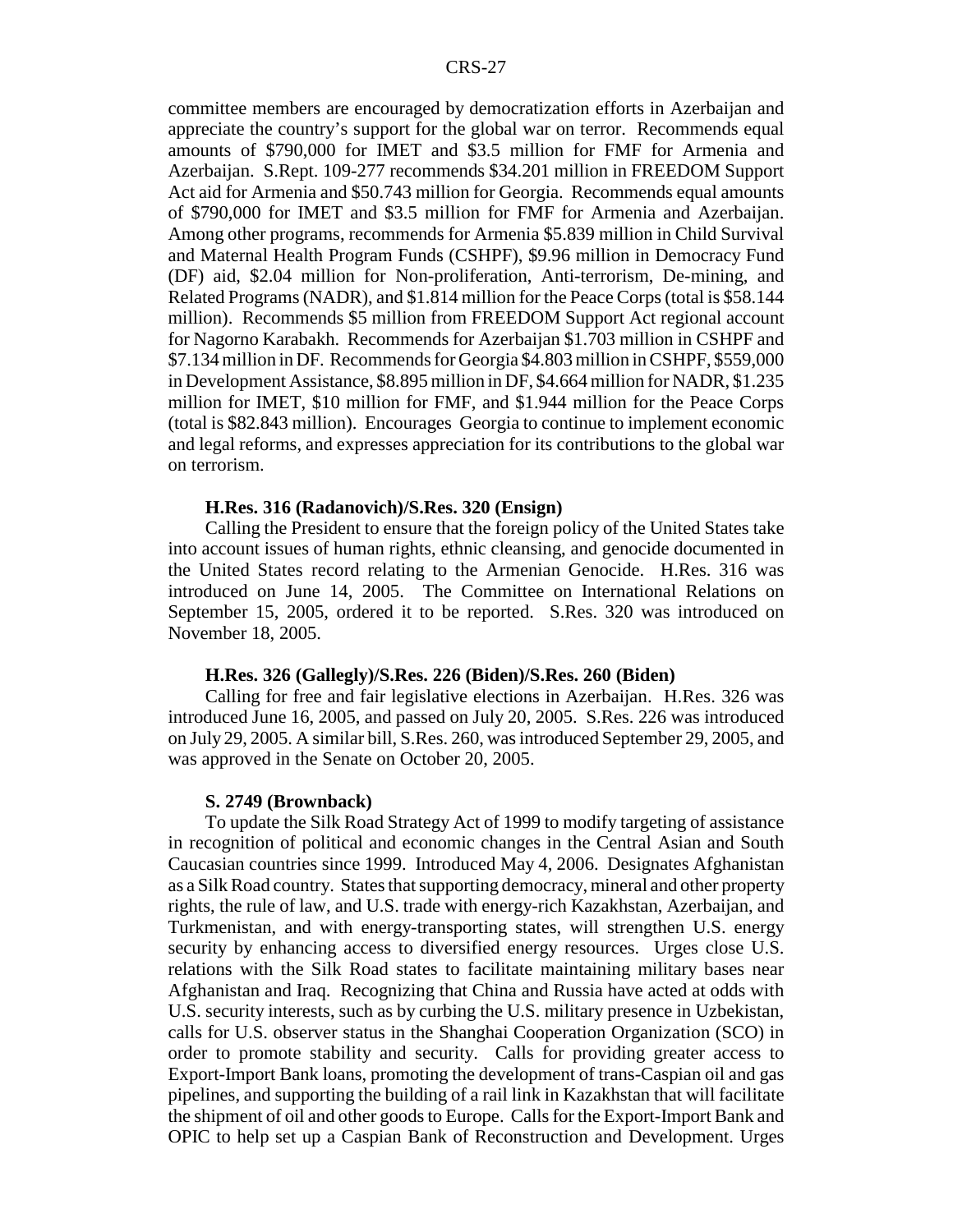consideration for setting up a Silk Road Advisory Board (consisting of experts in agriculture, democratization, banking, finance, legal reform, infrastructure planning, and oil and gas extraction and transport), a private sector energy consultancy (to coordinate business projects and promote production, transportation, and refining investments), and an annual meeting of Silk Road aid sponsors and beneficiaries to be held in conjunction with the Energy Security Forum of the U.N. Economic Council of Europe.

#### **S. 4014 (Lugar)**

The NATO Freedom Consolidation Act of 2006. Introduced September 29, 2006. Calls for the timely admission of Georgia and others to NATO to promote security and stability in Europe. Designates Georgia and others as eligible under the NATO Participation Act of 1994 to receive assistance in the transition to NATO membership, including support for joint planning, training, and military exercises with NATO forces, for greater interoperability of military equipment, air defense systems, and command, control, and communications systems; and for conformity of military doctrine. Authorizes \$10 million on a grant basis for such aid to Georgia.

#### **S.Res. 69 (Lugar)**

Expressing the sense of the Senate about the actions of Russia regarding Georgia and Moldova. Resolves that the United States should urge Russia to live up to commitments to close or otherwise resolve the status of its military bases in Georgia and Moldova; maintain strong diplomatic pressure to permit an OSCE Border Monitoring Operation (BMO) in Georgia to continue; and seek (if BMO ceases to exist) an international presence to monitor borders between Georgia and Russia. Introduced March 3, 2005, and agreed to on March 10.

#### **S.Res. 139 (Reid)**

Expressing support for the withdrawal of Russian troops from Georgia. Introduced May 12, 2005. Passed on May 12, 2005.

#### **S.Res. 344 (McCain)**

Expressing Support for the Government of Georgia's South Ossetian Peace Plan. Calls for all Members of the OSCE to respect Georgia's territorial integrity and urges the U.S. government to play a more significant role in facilitating a peace settlement. Introduced and approved on December 21, 2005.